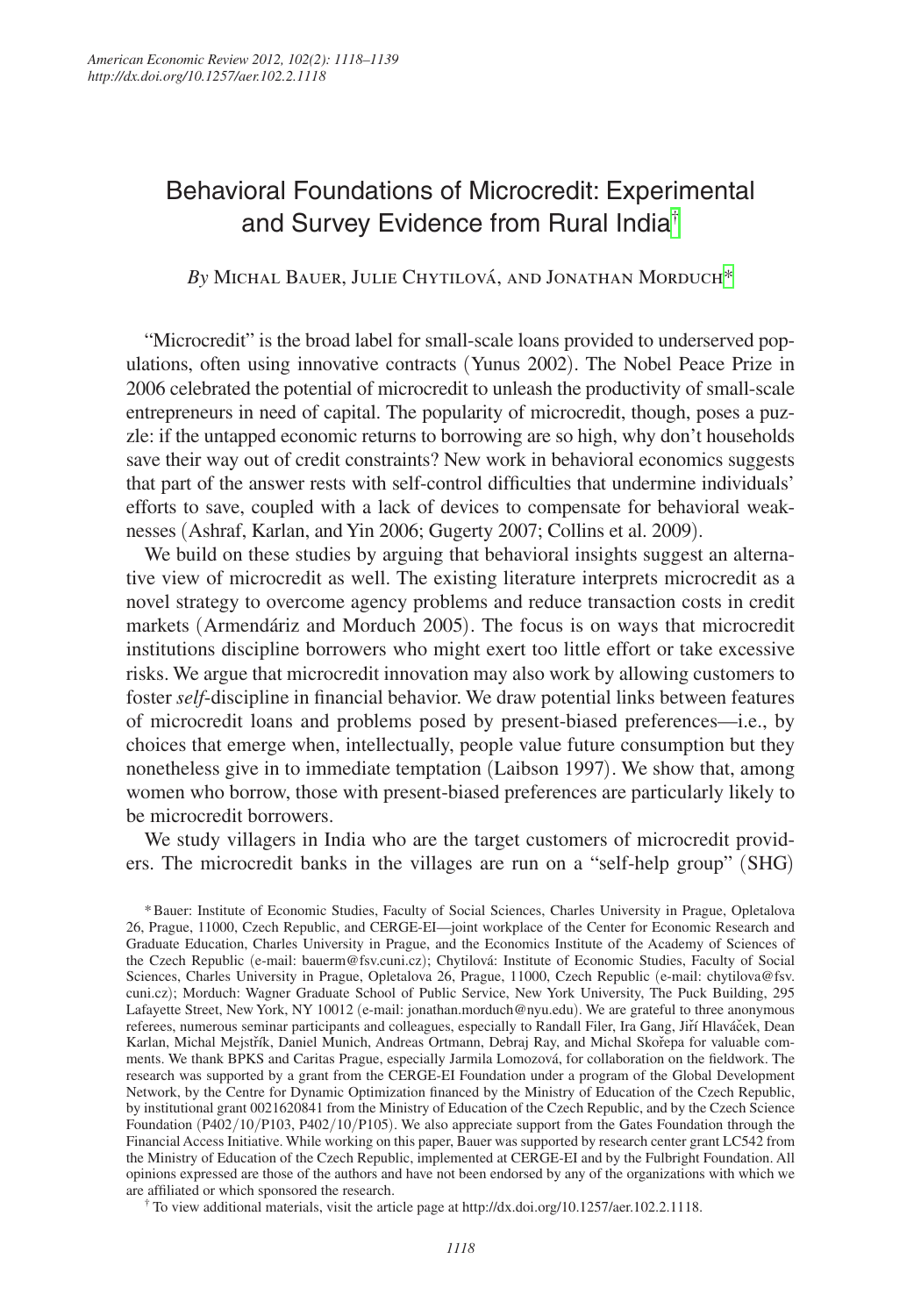model promoted by the government of India and inspired by Grameen Bank of Bangladesh, the co-winner of the 2006 Nobel Peace Prize. A series of "lab experiments in the field" were designed to elicit measures of discounting and risk aversion for a random sample of 573 villagers spread across 18 villages in 2 regions of Karnataka, a coastal state in South India.<sup>[1](#page-1-0)</sup> The experiments concerned choices over relatively large, real stakes, as large as a week's wages (as in Tanaka, Camerer, and Nguyen 2010; Binswanger 1980). Roughly one-third of the population exhibited choices consistent with present bias, a fraction similar to those found in studies in the Philippines and the United States (Ashraf, Karlan, and Yin 2006; Meier and Sprenger 2010).

The central result is a robust positive correlation between having present-biased preferences and selecting microcredit as the vehicle for borrowing. As in Ashraf, Karlan, and Yin (2006), the result holds only for women. The result provides the foundation for a complementary interpretation of microcredit that highlights the ways that microcredit provides structure and support for people with self-discipline problems, echoing features of contractual savings devices. The interpretation hinges on particular microcredit innovations, such as the social elements embedded in group-based lending (weekly group meetings and public transactions) and the near-universal requirement that loans be repaid in regular, frequent, fixed installments over time. In linking microcredit to behavioral approaches to savings, our interpretation also aligns with the common practice of continual, repeat borrowing by customers. Once a loan is repaid in full, microcredit borrowers are generally provided with another, larger loan immediately, such that borrowers have outstanding credit nearly all the time. Over time, the process of repaying loan installments and receiving disbursements is observationally similar to the process of building up savings in regular increments followed by regular lump-sum withdrawals (although with different cost implications since borrowing requires interest payments). To draw the link, Rutherford (2000) describes traditional saving behavior as "saving up" and borrowing in this form as "saving down." In both cases, borrowers are able to achieve a goal usually associated with contractual saving: to exchange a steady series of small fixed payments for a substantial amount of income obtainable at a future date.

Our interpretation is suggestive, however, and needs to be confirmed by studies that establish causal links. The empirical patterns, when taken as a whole, however, cannot be easily explained by neoclassical assumptions, transactions costs, or intrahousehold conflicts. The results are robust to controlling for individuals' baseline degree of time discounting and a range of observable individual characteristics, attitude towards risk, village-level fixed effects, seasonal income patterns, healthrelated income shocks, and measures of intrafamily decision-making power (i.e., "spousal control" difficulties). We cannot, however, rule out the possibility that the results arise from an unobserved shock to income affecting experimental measures of discounting as well as financial behavior. We discuss the concern in later sections and describe design features and robustness checks that frame the issue.

<span id="page-1-0"></span><sup>&</sup>lt;sup>1</sup>Related approaches include Binswanger (1980), who elicits individual attitudes to risk and observes correlations with agricultural behavior. Tanaka, Camerer, and Nguyen (2010) take an approach similar to ours. Ameriks et al. (2007) relate survey measures of self-control difficulties to wealth.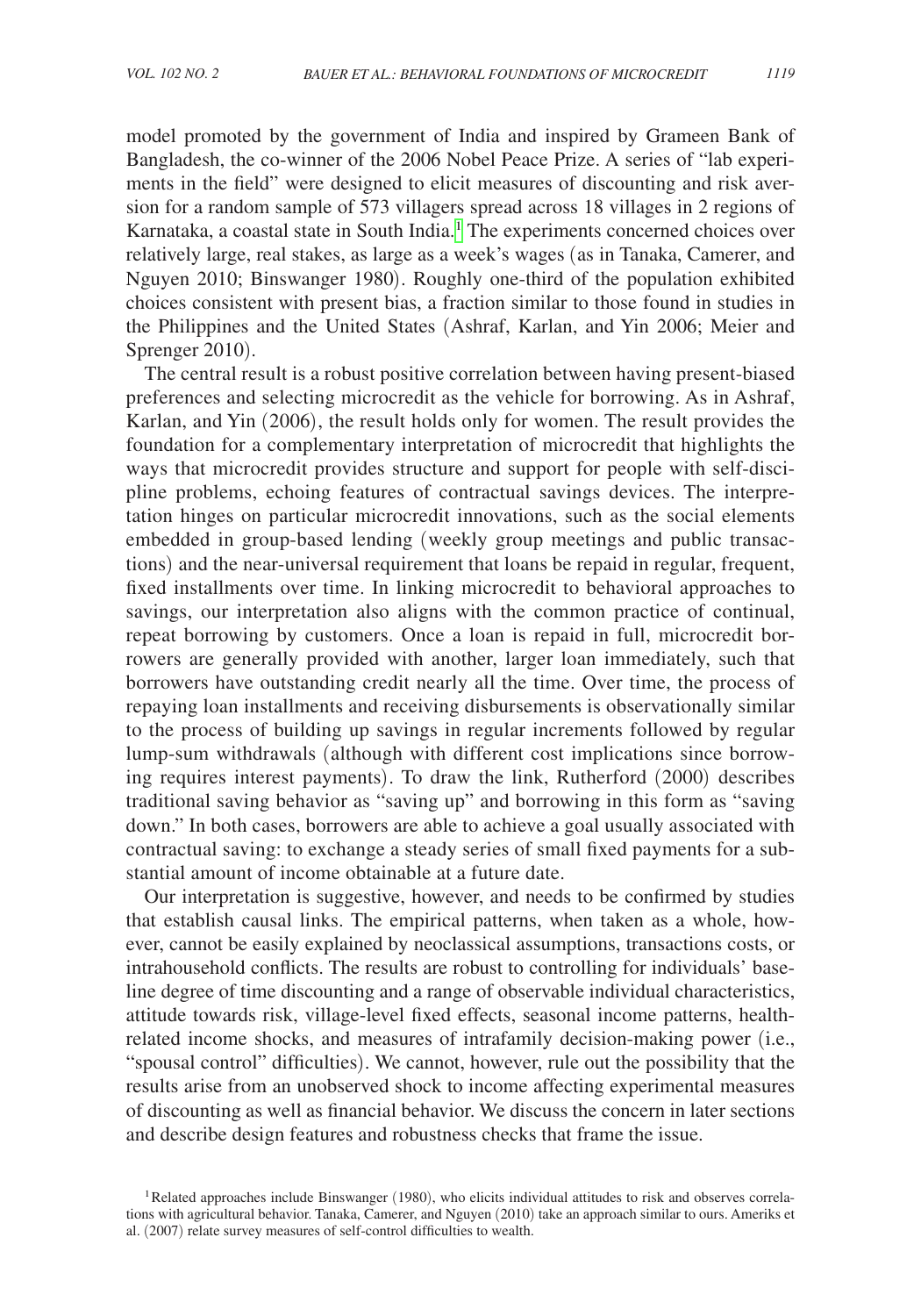<span id="page-2-0"></span>The next section describes links between present-biased preferences, selfdiscipline problems, and features of microcredit borrowing. Section II describes the sample, experimental design for eliciting discount rates, and the survey data. Section III discusses how the experimental choices correlate with observed borrowing behavior and Section IV describes supporting evidence and alternative hypotheses. Section V concludes.

#### **I. Present Bias and Microcredit Innovation**

Behavioral economists have made much of experimental evidence showing that the rate at which individuals discount future consumption often varies with the time frame (Frederick, Loewenstein, and O'Donoghue 2002). In particular, people are often more impatient with regard to current trade-offs than with regard to future trade-offs (Strotz 1955 and Ainslie 1992), a notion termed "present bias" and reflected in hyperbolic (or "quasi-hyperbolic") time discount functions (Laibson 1997).

Present-biased preferences create a tension between future plans and current actions, and create a time inconsistency problem. For example, present-biased individuals may look to the future and determine that in one year's time, it would be best to put aside some money for saving. But when the next year arrives and the choice is revisited, their decision may be reversed, overpowered by the temptation to consume immediately. If individuals anticipate this kind of preference reversal (a self-awareness often termed "sophisticated"), they may demand a commitment to "tie their hands" now, locking in the original choice to save (Mullainathan 2005).

One way to do that is to create a public commitment to save or to enter into an explicit saving contract. In richer countries, common mechanisms include directdeposited pension accounts and stop orders. In poorer communities, a range of informal devices share these features, including community-run savings clubs and rotating savings and credit associations (ROSCAs) (Gugerty 2007). But such informal devices can be unreliable (prone to falling apart and at risk of theft), and they tend to work better for raising small sums than for large (Collins et al. 2009).

Ashraf, Karlan, and Yin (2006) tested new saving accounts that allowed customers in the Philippines to commit to deposit money until either a given date or a given sum was saved. In all other regards, including the interest rate, the new accounts were identical to those already held by the sample. The researchers found that 28 percent of customers offered the "commitment" product accepted it and having access to the account increased their short-term saving by about 80 percent. Women with present-biased preferences in hypothetical questions were more likely than other women to take up the product. Gugerty (2007) similarly interprets the widespread use of informal ROSCAs as a commitment device to address present bias faced by savers, based on interviews focusing on motivations to join a ROSCA. As one ROSCA participant puts it, "you can't save alone."<sup>[2](#page-2-1)</sup> Similarly, Collins et al. (2009, p. 114) cite a member of a neighborhood saving club who highlights the

<span id="page-2-1"></span> $2$ Tanaka, Camerer, and Nguyen (2010) find that present-biased individuals are more likely to participate in ROSCAs with more frequent meetings (i.e., daily or weekly) than in ROSCAs that are held monthly. In their data, present-biased women are more likely to join bidding ROSCAs and less likely to join ROSCAs with a fixed disbursement order. In some of the Indian villages we studied, ROSCAs (known locally as chit funds) had once been quite popular, but our respondents reported that the organizers sometimes just ran away with the money. In the end,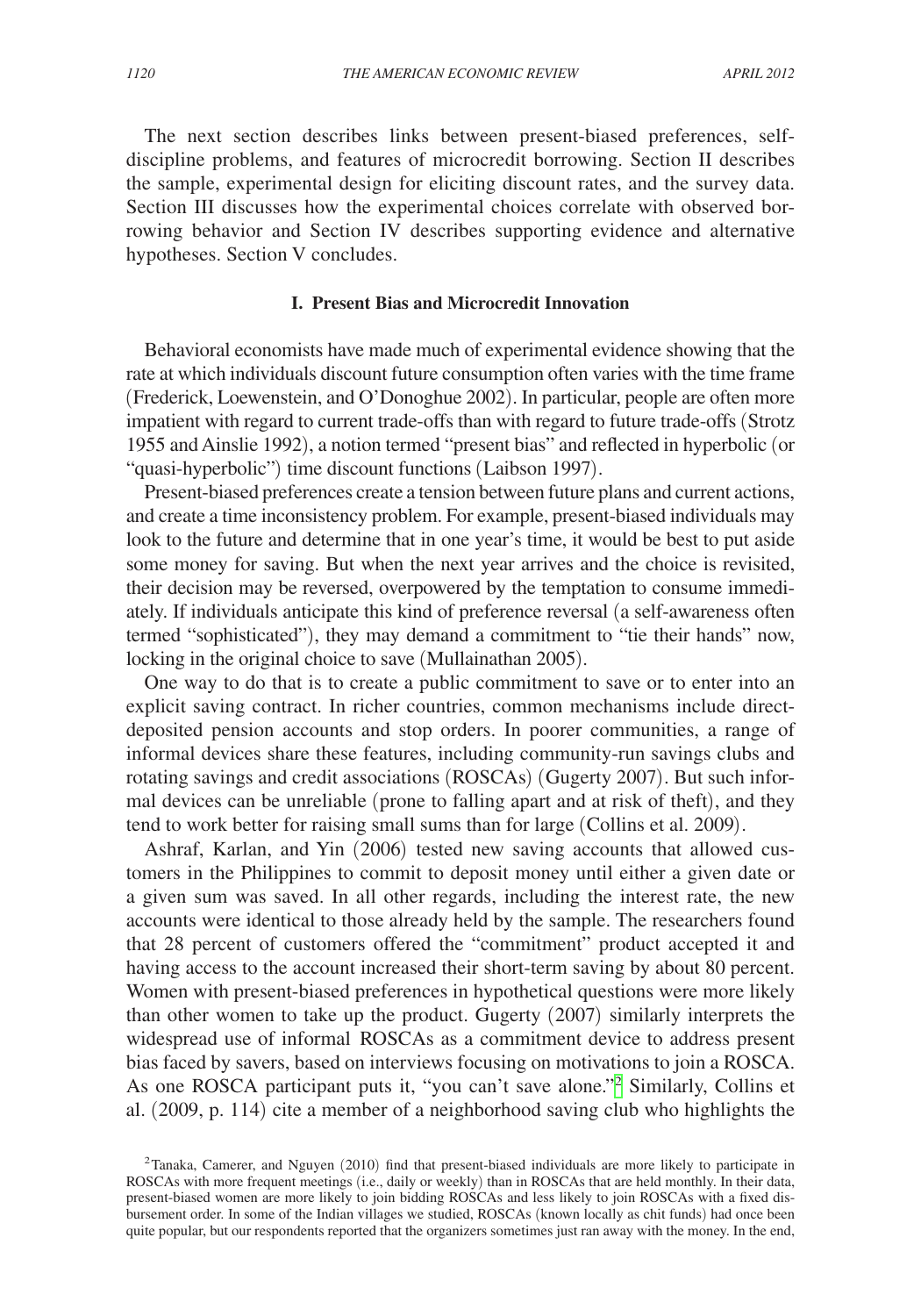social elements: "You feel compelled to contribute your payment. If you don't do that, [it] is like you are letting your friends down."[3](#page-3-0) We extend these ideas and argue that women who are unable to save enough may take up microcredit products to attain helpful structure. We build on Gugerty (2007) and Ashraf, Karlan, and Yin (2006) by showing that, when they borrow, women with present-biased preferences (as measured here by experiments with real money) are more likely than others to borrow through a microcredit organization.

The finding suggests that, given limited saving options, microcredit borrowing may be seen as an alternative mechanism to make steady payments now in order to assure cash flow in the future, enhanced by innovations that mirror mechanisms highlighted in behavioral approaches to saving, including repaying in public and in regular, frequent, and small installments.<sup>[4](#page-3-1)</sup> Microcredit programs that are focused on the poorest customers typically lend to customers through community organizations, with groups of neighbors formed to provide "solidarity" and transactions made at weekly meetings.

In India, these organizations are most commonly "self-help groups" (SHGs). SHGs are the major providers of financial services in our sample as well, although moneylenders, banks, and postal savings schemes also operate in the communities. SHG expansion has been driven by an initiative of the government's National Bank for Agriculture and Rural Development (NABARD) to encourage linkages between nongovernmental organizations (NGOs) and commercial banks. By March 2009, 10.3 million SHGs were providing services to 86 million members (Bhadra 2009).

In our sample, two-thirds of SHG participants have a loan, with an average size of Rs. 6,708 (about \$170). The interest rate charged by banks to SHGs is about 20 percent annually; the interest rate for individual loans is at the discretion of SHGs and varies. Recent surveys of SHGs show that more than 80 percent of loans were self-reported as being used for production or other purposes—notably agricultural production, animal husbandry, and microenterprise—rather than consumption (Consultative Group to Assist the Poor 2007; Baland, Somanathan, and Vandewalle 2008). We show below that people who are more patient borrow more, a pattern consistent with the notion that the loans are mainly used for productive investments and other forward-looking purposes.

Inspired by Grameen Bank, SHGs are based on groups of low-income individuals formed voluntarily in communities, often facilitated by NGOs. The groups comprise 10–25 people, and gather regularly, typically every week, to pool their savings and lend from their accumulated pot to members at an interest rate designed to cover costs (Seibel and Karduck 2005). Attendance is compulsory. The members select a group president and bookkeeper who help lead sessions. All transactions are made

villagers stopped using the devices. Post office savings accounts are another alternative mechanism, but the facilities are in towns, making frequent, small transactions difficult.<br><sup>3</sup>Present-biased preferences have been invoked to other economic puzzles in poor countries, such as, for

<span id="page-3-0"></span>example, low fertilizer adoption (Duflo, Kremer, and Robinson 2009) or simultaneous borrowing and saving (Basu 2008).

<span id="page-3-1"></span> $4$ We note that people without better options are willing to incur costs to obtain savings products with disciplining features. The saving device tested in the Philippines, for example, offered no extra compensation for the associated illiquidity, yet was still taken up. Similarly, local deposit collectors are a common part of the informal financial sector, charging customers a substantial fee for a simple, secure, disciplined way to save. One calculation shows that in South India, a deposit collector charges depositors a fee equivalent to 30 percent of deposits on an annualized basis (Rutherford 2000).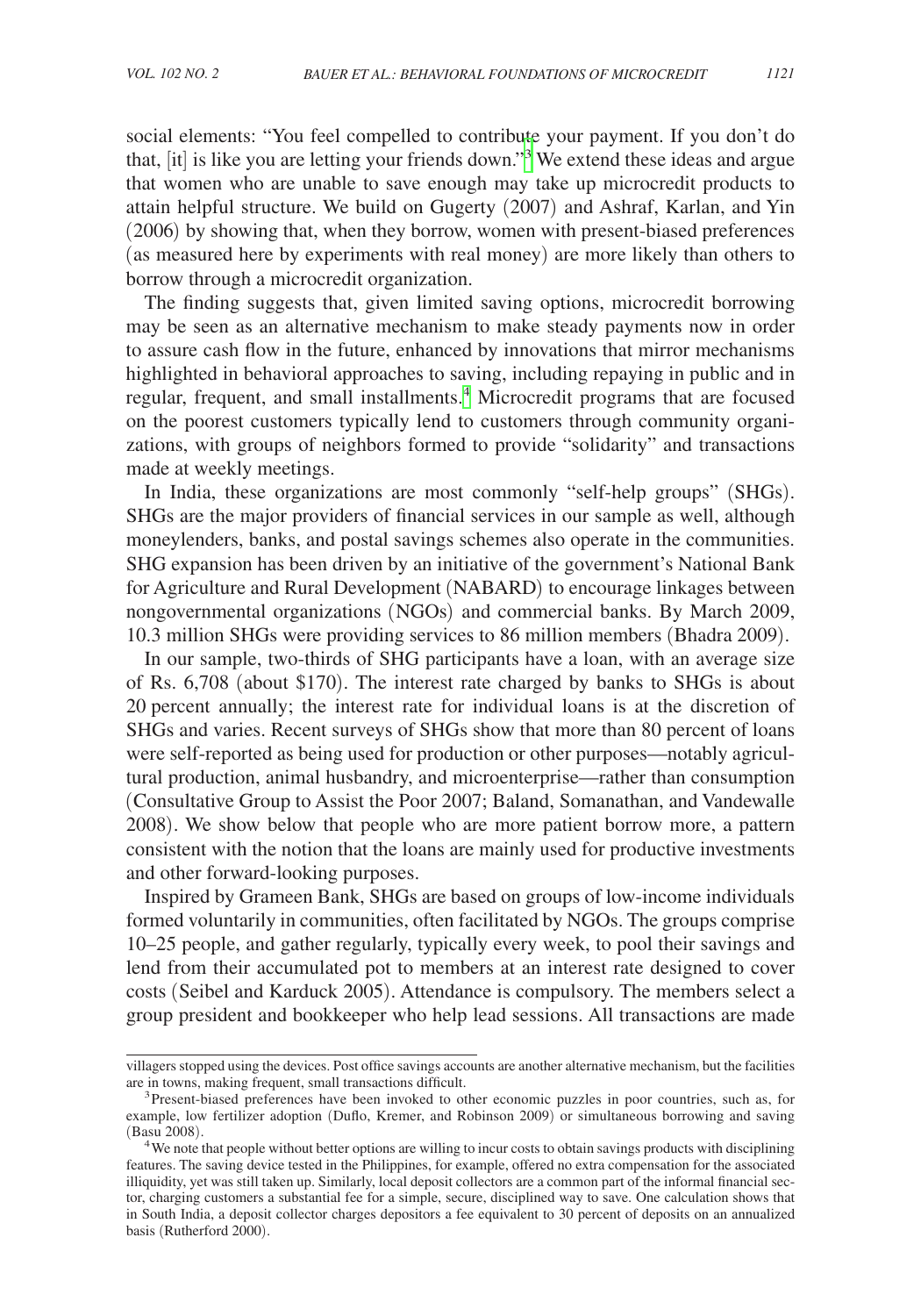publicly in front of the entire group. The SHGs obtain bank loans and the whole group is responsible for the loan repayment.<sup>[5](#page-4-0)</sup>

Such "joint liability" provisions in group lending contracts can mitigate moral hazard and adverse selection in situations characterized by agency problems (Ghatak and Guinnane 1999). The focus of applications of agency theory has been on group-based contracts, not group meetings, so it is notable that when Grameen Bank dropped joint-liability contracts under their Grameen II reformulation, they nevertheless kept group meetings (Collins et al. 2009). Group meetings have the advantage of reducing transactions costs for loan officers by gathering customers in one place at one time to complete business quickly, and the public aspect can also create social stigma for defaulters, which may induce customers to repay on time. In finding that people with time-inconsistent preferences are more likely to borrow from microcredit organizations than other providers, the data suggest that purely social elements may also explain the persistence of group-based lending with public repayments (even after the joint-liability elements of contracts are dropped). Timeinconsistent individuals may value the implicit social pressure from other group members as a way to discipline their own choices.

A second, less-noted feature of microcredit contracts is that borrowers must typically repay loans in weekly installments beginning at the very start of the loan, well before investments can be expected to bear fruit (Rutherford 2000). In a (neoclassical) textbook contract for a business loan, by contrast, the principal and interest are paid in a single, large payment after profits are reaped.<sup>6</sup> This microcredit feature cannot be explained by simple efforts to reduce transactions costs, since the practice increases costs. The structure is particularly surprising under the traditional explanation that microcredit loans are made to support business investment.[7](#page-4-2) The weekly structure implies that payments for early installments typically come, at least in part, from other income earned by households, such as from wage work. This part of the repayment process thus looks and feels much like the process of saving in regular increments from earned income, and the regularity and frequency of the small installments provides far more structure than a typical business loan. Such repayment structure is potentially beneficial in fostering discipline among present-biased clients and accommodates present-biased borrowers who would have difficulty saving for less frequent, larger installments. In the face of temptations, committing to fixed, frequent repayments can be an effective way to better control one's future self, reducing cash in hand, and it may foster helpful financial habits like saving regularly. The practice also means that, as with saving, borrowers effectively exchange a structured set of small

<span id="page-4-0"></span><sup>5</sup>SHGs are based around "internal" and "external" accounts. The internal accounts are formed from members' pooled savings; the external accounts are financed by loans from commercial banks. Funds are lent to members from both accounts, and members monitor and enforce diligent repayment. For "internal" loans, incentives are given by the risk of losing savings and for "external" loans incentives are created by explicit joint liability mechanisms. We also note that all SHG members must deposit regularly into compulsory savings accounts (deposits average Rs. 40 per month; at the time of our study, the official exchange rate was 40.6 Indian rupees per US dollar). These accounts have tight withdrawal restrictions: savings may only be withdrawn when a member leaves a group or if there are exceptional circumstances. This kind of forced saving aids the SHG by creating collateral that can be tapped in times of trouble, but it is of limited immediate value as savings for customers.

<span id="page-4-1"></span><sup>&</sup>lt;sup>the</sup> See Armendáriz and Morduch (2005) on the logic of microcredit repayment schedules, and Field and Pande (2008) for a field experiment from urban India.

<span id="page-4-2"></span> $<sup>7</sup>$  Such a repayment process could be explained only if the majority of investments funded via microcredit were</sup> immediately productive. We thank an anonymous referee for this point.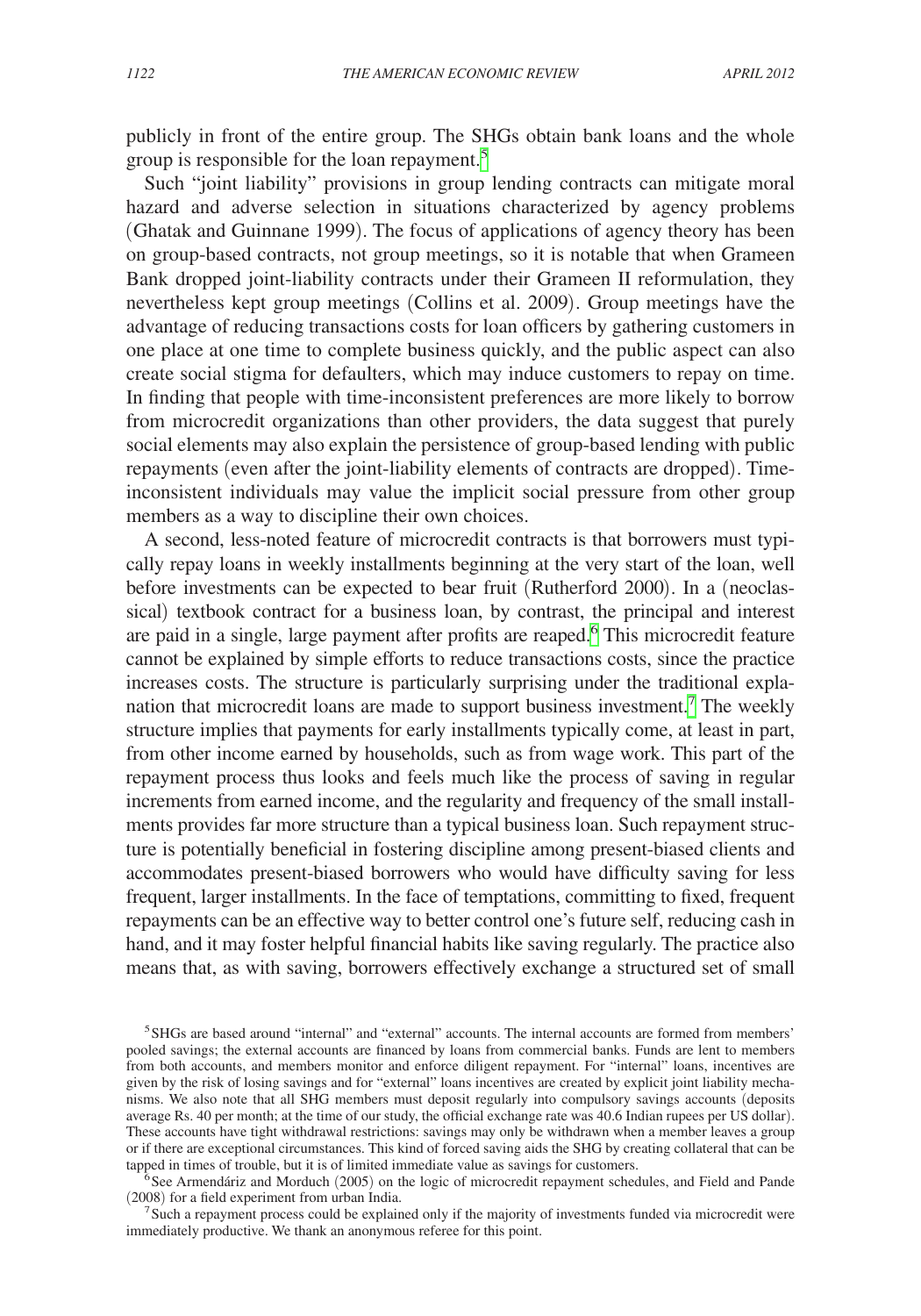<span id="page-5-0"></span>current payments for the expectation of reliable access to lump sums received at a later date (since the size and timing of future microcredit loans follow clear expectations and are usually disbursed immediately after an existing loan is paid off, with the cycle of repayment and disbursement repeated through time).

# **II. Experimental and Survey Design**

## A. *Sample Selection*

The survey design generated a varied sample of the rural population of Karnataka. Data were collected in June 2007 in cooperation with BPKS, an Indian NGO<sup>[8](#page-5-1)</sup> in Honavar and Haliyal taluks (a taluk is akin to a county, part of a larger district within a state). Nine villages were selected from each taluk, and 35 people were selected in each village using a random walk method.<sup>[9](#page-5-2)</sup> Those identified were invited to participate in the study, and 90 percent did. The total number of participants was 573, with no fewer than 25 participants per village. (Most of our results pertain to the 266 women in the sample with consistent information.) We used village meeting halls, typically schools, as field labs.

[Table 1](#page-6-0) compares the sample characteristics with Karnataka averages from 2001, restricted to the population older than 15 years. The average age and education levels are nearly equal, the proportion of illiterate respondents is slightly lower in our sample (40 percent compared with 43 percent in the entire state) and our respondents are more likely to be married.

### B. *Measuring Discount Rates and Risk Aversion*

We used a simple protocol to elicit discount rates, drawing on established methods (e.g., Harrison, Lau, and Williams 2002; Tanaka, Camerer, and Nguyen 2010; Andersen et al. 2008). Respondents were asked to choose between receiving a smaller amount earlier in time or larger amounts with three months delay. We start with: "Do you prefer Rs. 250 tomorrow or Rs. 265 three months later?" We posed five such questions to each individual, with each question increasing the future amount while keeping the earlier amount constant. We thus made the choice to delay increasingly more attractive in each subsequent binary choice (Rs. 265, 280, 300, 330, and 375). The point at which an individual switches from choosing the earlier reward to the future reward gives an interval of her discount rate.<sup>[10](#page-5-3)</sup> In the analysis we use the arithmetic means of these intervals to approximate individual discount rates (for specific values see Appendix A).

<span id="page-5-1"></span><sup>&</sup>lt;sup>8</sup>The NGO has been active in the area for 10 years. Its mission is to support local education through a childsponsorship program. It is thus not affiliated with local microfinance organizations and gave no cause for villagers to strategize in their responses about their saving and borrowing.

<span id="page-5-2"></span><sup>&</sup>lt;sup>9</sup>The villages were selected randomly based on the 2001 Indian Census database; however, in three villages in each taluk the BPKS lacked good access to the village head, jeopardizing the ability to carry out the experiments. These six villages were replaced with other villages that were similar in size, distance to town, and educational facilities to the ones originally selected.

<span id="page-5-3"></span> $^{10}$  Five percent of respondents switched more than once, and nothing could be inferred about their discount rate. Such choices are uncorrelated with observable characteristics and the respondents were excluded from the analysis, reducing our sample to 544.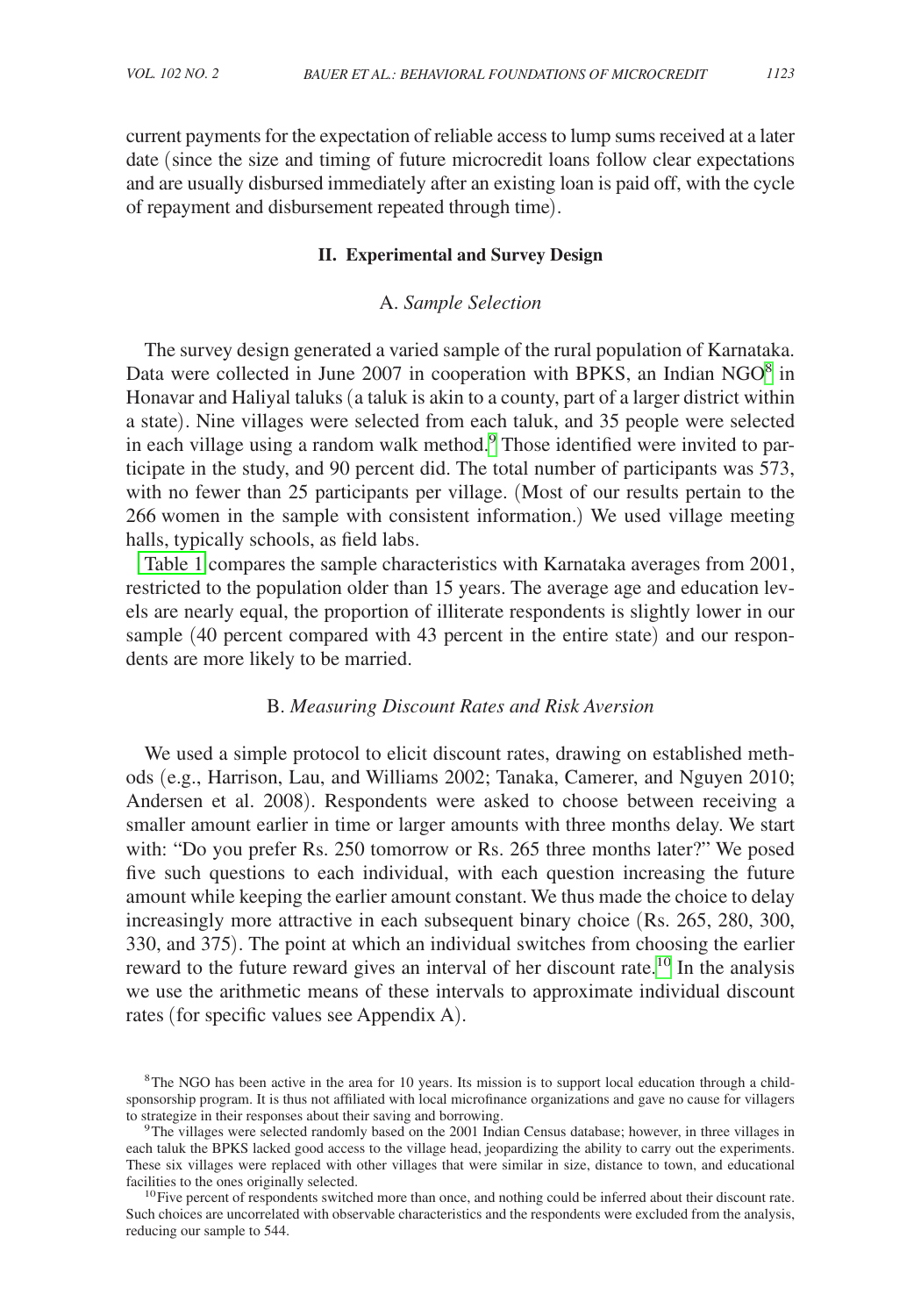<span id="page-6-0"></span>

| Total    | Male     | Female   | Karnataka <sup>a</sup> |
|----------|----------|----------|------------------------|
| 36.822   | 38.128   | 35.496   | 36.300                 |
| (11.756) | (12.091) | (11.274) |                        |
| 4.256    | 5.004    | 3.496    | 4.200                  |
| (4.442)  | (4.684)  | (4.051)  |                        |
| 0.395    | 0.339    | 0.452    | 0.425                  |
| (0.489)  | (0.474)  | (0.499)  |                        |
| 0.786    | 0.796    | 0.777    | 0.670                  |
| (0.410)  | (0.404)  | (0.417)  |                        |
| 0.702    | 0.739    | 0.664    | 0.750 <sup>b</sup>     |
| (0.458)  | (0.440)  | (0.473)  |                        |
| 544      | 274      | 270      |                        |
|          |          |          |                        |

Table 1—Sample Characteristics, Comparison with Karnataka Averages (*Means and Standard Deviations*)

*Note:* Standard deviations in parentheses.<br><sup>a</sup> Source: Indian Census 2001: data for the Karnataka population above 15.

b Only rural population in Karnataka.

The same set of binary choices was offered also at a future time frame (as in Ashraf, Karlan, and Yin 2006). Here, we started with: "Do you prefer to receive Rs. 250 in one year's time or Rs. 265 in one year and three months?" And again we increased the values incrementally from Rs. 265 to Rs. 375.

Two design features in the elicitation methodology allow us to identify time preference reversals (differences between current and future discount rates) with greater confidence. First, we shifted the time frame by exactly one year to reduce the effects of seasonality of agricultural incomes and season-specific expenditures (e.g., annual celebrations). Second, we introduced a short delay in the current income option in the earlier time frame; specifically, we asked respondents about receiving the Rs. 250 tomorrow rather than today. This "front-end delay" method should control for potential confounds due to lower credibility and higher transaction costs associated with future payments (Harrison, Lau, and Williams 2002). If participants lack confidence that they will receive a reward in the future, they may prefer a current reward irrespective of their actual discount rate. Therefore, no payments were made on the day of the experimental session. Instead, participants were making choices between Rs. 250 delivered the next day and a higher amount delivered after three months.<sup>[11](#page-6-1)</sup> The approach also reduces transaction costs differentials between the options; since all payments are in the future, participants should assign the same subjective transaction costs to both options.<sup>[12](#page-6-2)</sup>

<span id="page-6-1"></span> $11$ In order to test directly whether lack of trust motivated those who show greater impatience in the current time frame than in the future time frame, we included three questions from the General Social Survey (GSS) on "trust," "fairness," and "helping" into our survey. Responses to these questions are not correlated with our measures of time inconsistency. Similarly, individuals with no previous interaction with the cooperating NGO—and hence those presumably less inclined to trust it—do not, on average, appear more impatient in the current time frame than in the

<span id="page-6-2"></span>future time frame (results not reported).<br><sup>12</sup>The methodological trade-off is that the approach to measuring present bias does not strictly mimic the interpretation of "hyperbolic" preferences that centers on the temptation to consume today rather than later. If selfdiscipline problems are restricted only to temptations to consume *today* (rather than to consume tomorrow or at some other moment that is very soon relative to other options), the results here will undercount the incidence of present-biased ("hyperbolic") preferences. In this sense, we opt for a conservative procedure.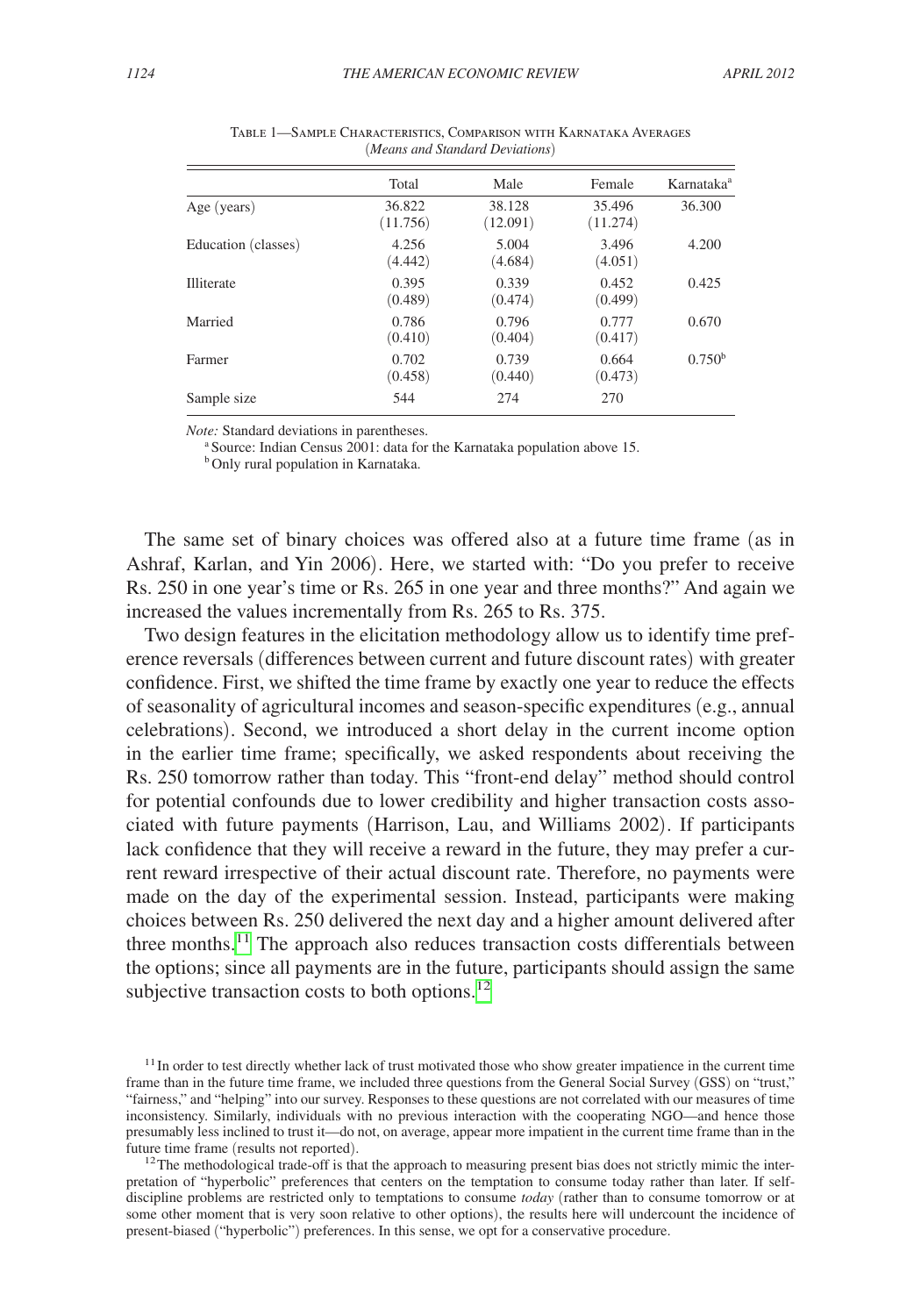<span id="page-7-0"></span>Individual attitudes to risk were elicited in order to control for the curvature of utility function (Andersen et al. 2008). For this, we used a near replication of the protocol designed by Binswanger (1980) in his study of villagers in South India. Each participant was asked to select one out of six different gambles. Every gamble yielded either a high or a low payoff with a probability 0.5. In each subsequent gamble, the expected value increased jointly with the variance (Appendix A).

The procedure was designed to motivate participants to make choices according to their true preferences in each choice and to ensure a correct understanding, given the high proportion of illiterate respondents. The experimenter explained the types of choices the participants would make, simulated how payment would work, and answered all questions before asking the participants to make actual choices. Ten trained research assistants were on hand to help illiterate participants with recording experimental choices and completing questionnaires. The participants knew that at the end of the meeting it would be randomly determined—by tossing name tags and numbered ping-pong balls—whether they would be paid (with probability equal to 20 percent) and according to which choice they would be paid.

Payments relating to risk aversion questions were disbursed immediately. For time discounting questions, winning participants received a cash certificate signed by the chief of the NGO, a local leader and a social worker familiar in the community. The prizes were deposited by the NGO and the social worker was responsible to deliver the amount specified in the cash certificate at the given date. Everyone was also given a participation fee of Rs. 60 to compensate for their opportunity costs (daily income).

### C. *Survey Data*

Appendix A describes definitions of variables used in the analysis. Data on saving and borrowing were collected, as well as information on individual characteristics such as age, education, family background (marital status, household head, and woman's position in the household), and economic conditions. We constructed an index approximating wealth using principal components analysis based on information about items at home, characteristics of the house, and land possession. A second index was formed using principal components based on a set of questions on decision-making power and attitudes about wife beating (taken from the Demographic and Health Surveys), used to approximate women's positions within households.

#### **III. Present Bias and Borrowing**

#### A. *Determinants of Time Discounting*

We focus on five characteristics resulting from the experiments: current patience (based on the choice of whether to be rewarded tomorrow or in 3 months); future patience (based on the choice of whether to be rewarded in 12 months or in 15 months); time consistency (defined by the equality of the "current" and "future" discount rates); present-biased time inconsistency; and future-biased time inconsistency (patient now, but impatient in the future).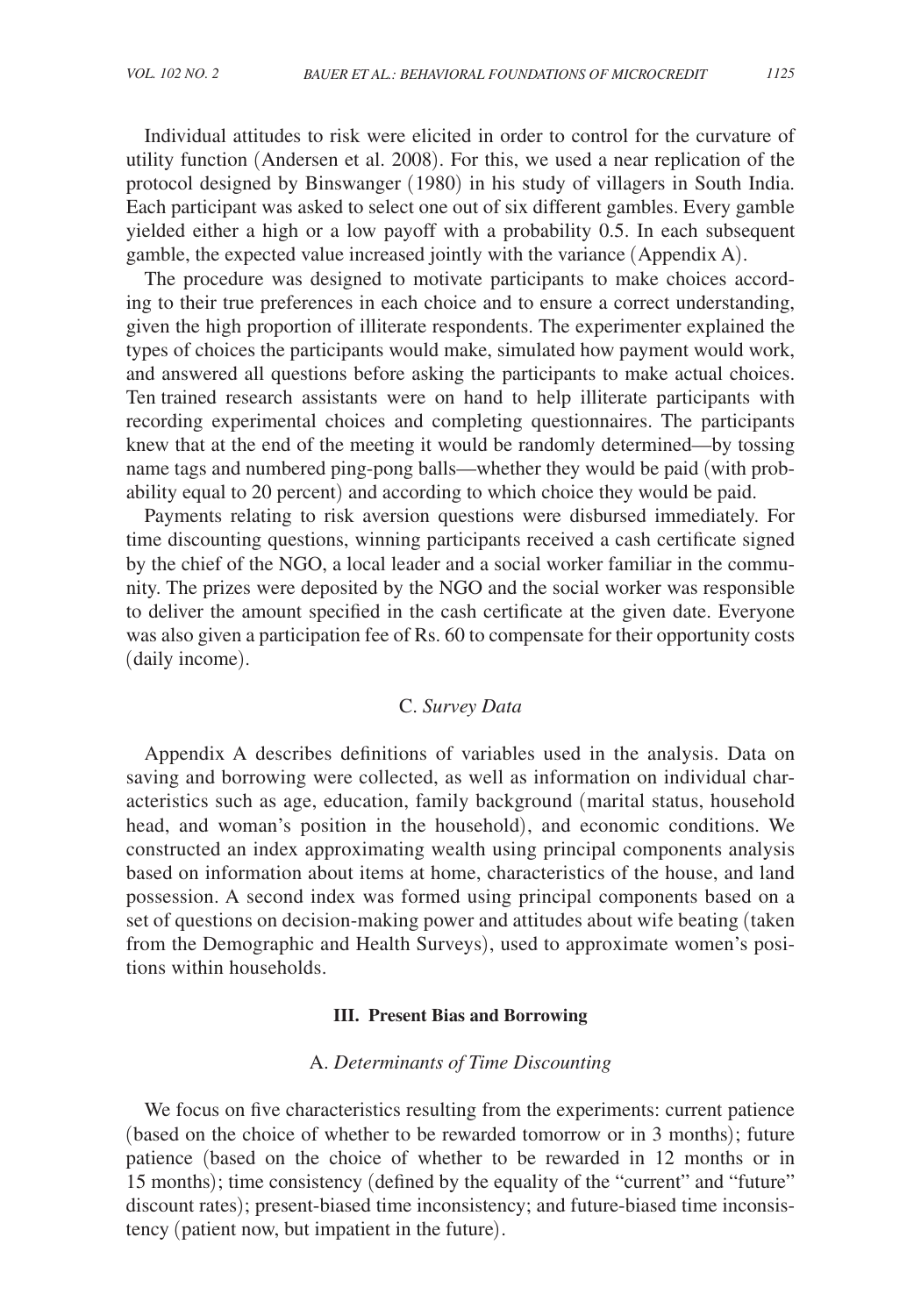| <b>Future discount rate</b>                                                                                                                      |                                                                                                                               |              |                                           |                |                |                |                                                                         |  |       |
|--------------------------------------------------------------------------------------------------------------------------------------------------|-------------------------------------------------------------------------------------------------------------------------------|--------------|-------------------------------------------|----------------|----------------|----------------|-------------------------------------------------------------------------|--|-------|
|                                                                                                                                                  |                                                                                                                               | Patient      |                                           |                |                |                | Impatient                                                               |  | Total |
| $DR = 0.03DR = 0.09DR = 0.16DR = 0.26DR = 0.41DR = 0.60$                                                                                         |                                                                                                                               |              |                                           |                |                |                |                                                                         |  |       |
| Patient                                                                                                                                          | $DR = 0.03$                                                                                                                   | 126          | 8                                         | 6              | $\overline{2}$ | $\overline{2}$ | 9                                                                       |  | 153   |
|                                                                                                                                                  |                                                                                                                               | 23%          | $1\%$                                     | $1\%$          | $0\%$          | $0\%$          | $2\%$                                                                   |  | 28\%  |
|                                                                                                                                                  | $DR = 0.09$                                                                                                                   | 37           | 41                                        | $\overline{3}$ | $\mathbf{1}$   | $\overline{4}$ |                                                                         |  | 86    |
|                                                                                                                                                  |                                                                                                                               | $7\%$        | 8%                                        | $1\%$          | $0\%$          | $1\%$          | 0%                                                                      |  | 16%   |
|                                                                                                                                                  | $DR = 0.16$                                                                                                                   | 27           | 18                                        | 41             | $\overline{4}$ | 5              |                                                                         |  | 95    |
| <b>Current</b><br>discount<br>rate                                                                                                               |                                                                                                                               | 5%           | $3\%$                                     | 8%             | $1\%$          | $1\%$          | 0%                                                                      |  | 17%   |
|                                                                                                                                                  | $DR = 0.26$                                                                                                                   | 14           | $\overline{7}$                            | 12             | 11             | 3              | $\overline{3}$                                                          |  | 50    |
|                                                                                                                                                  |                                                                                                                               | $3\%$        | $1\%$                                     | $2\%$          | $2\%$          | $1\%$          | $1\%$                                                                   |  | 9%    |
|                                                                                                                                                  | $DR = 0.41$                                                                                                                   | $\mathbf{1}$ | 6                                         | $\overline{2}$ | $\overline{4}$ | $\overline{4}$ | $\overline{2}$                                                          |  | 19    |
|                                                                                                                                                  |                                                                                                                               | $0\%$        | $1\%$                                     | $0\%$          | $1\%$          | $1\%$          | $0\%$                                                                   |  | 3%    |
| Impatient                                                                                                                                        | $DR = 0.60$                                                                                                                   | 34           | $\mathbf{1}$                              | 11             | 5              | $\mathbf{1}$   | 89                                                                      |  | 141   |
|                                                                                                                                                  |                                                                                                                               | 6%           | $0\%$                                     | $2\%$          | $1\%$          | $0\%$          | 16%                                                                     |  | 26%   |
|                                                                                                                                                  |                                                                                                                               |              |                                           |                |                |                |                                                                         |  |       |
| Total                                                                                                                                            |                                                                                                                               | 239          | 81                                        | 75             | 27             | 19             | 103                                                                     |  | 544   |
|                                                                                                                                                  |                                                                                                                               | 44%          | 15%                                       | 14%            | 5%             | 3%             | 19%                                                                     |  | 100%  |
| 13.2 percent of<br>"Weakly present-biased": More patient over future tradeoffs than cur-<br>individuals<br>rent tradeoffs (next to the diagonal) |                                                                                                                               |              |                                           |                |                |                |                                                                         |  |       |
|                                                                                                                                                  | 19.9 percent of<br>individuals                                                                                                |              | rent tradeoffs (further off the diagonal) |                |                |                | "Strongly present-biased": More patient over future tradeoffs than cur- |  |       |
|                                                                                                                                                  | 9.6 percent of<br>"Patient now, impatient later": Less patient over future tradeoffs than<br>individuals<br>current tradeoffs |              |                                           |                |                |                |                                                                         |  |       |

Table 2—Distribution of Responses to Time Preference Questions

Table 2 shows that almost one-third of individuals have present-biased time preferences. We interpret the choices as present-biased (in line with hyperbolic discounting) if the inferred current discount rate is larger than the future discount rate. An individual with present-biased preferences is more impatient with respect to choices affecting consumption very soon (literally tomorrow) than with respect to choices that will play out in the future (literally in one year).

We further distinguish between individuals with "weakly present-biased" preferences and "strongly present-biased" preferences. Weakly present-biased preferences are defined as those that are only one binary choice earlier in the future time frame versus the earlier time frame (i.e., one cell below the diagonal in Table 2). If the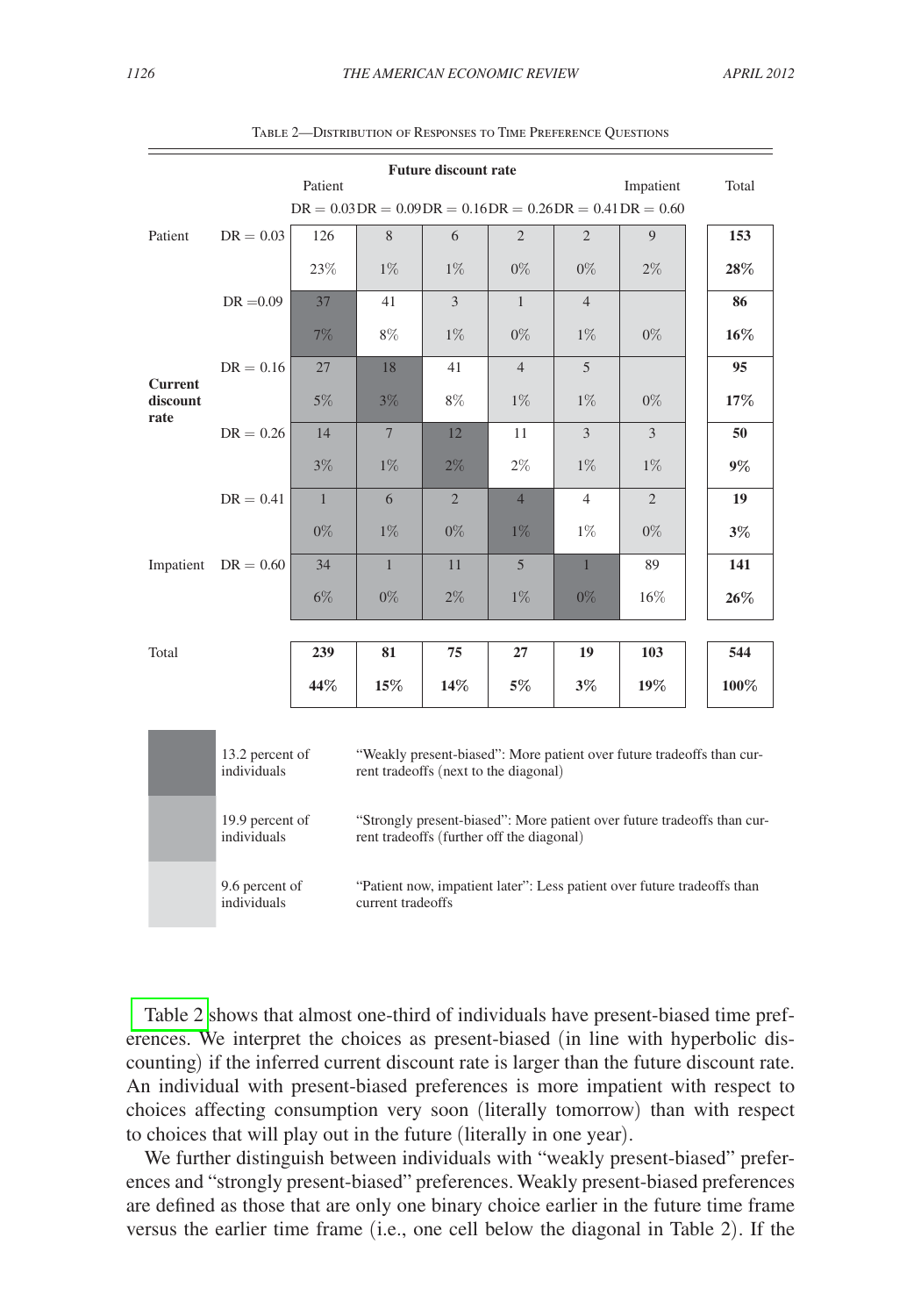<span id="page-9-0"></span>difference is larger, a person is regarded as having strongly present-biased preferences. These people are in the lower left cells of Table 2.

Disaggregating the one-third of individuals with present-biased time preferences yields that 19.9 percent of the sample are strongly present-biased and 13.2 percent are weakly present-biased. In contrast, fewer than 10 percent of individuals are more patient now than in the future. (As noted in the introduction, these proportions are similar to those found by Ashraf, Karlan, and Yin 2006 in the Philippines and by Meier and Sprenger 2010 in the United States.) [Table 3](#page-10-0) shows that neither education, wealth, nor seasonality of income predict present-biased time inconsistency.<sup>13</sup> The lack of correlations of present bias and observable characteristics of women accords with psychological studies on impulsiveness and Ashraf, Karlan, and Yin (2006).

#### B. *Regression Specification*

In a textbook case of financial decision making with time-consistent preferences, the choices of individual *i* in village *v* depend on her discount rate  $\delta^t_{iv}$ , her level of risk aversion  $\mathbf{R}_{iv}$ , observed and unobserved conditioning factors,  $\mathbf{X}_{iv}$  and  $\varepsilon_{iv}$ , and fixed village characteristics  $v_i$ . Thus, the financial outcome  $Y_i$  is a simple function:

$$
Y_{iv} = f(\delta_{iv}^t, \mathbf{R}_{iv}, \mathbf{X}_{iv}, v_i, \varepsilon_{iv}).
$$

We capture these relationships in a linear regression specification, adding variables to capture departures from the textbook case:

$$
(1) \quad Y_{iv} = \beta_0 + \beta_1 \delta_{iv}^t + \beta_2 P_{iv}^s + \beta_3 P_{iv}^w + \beta_4 F_{iv} + \beta_5 \mathbf{R}_{iv} + \beta_6 \mathbf{X}_{iv} + \sum_{v=1}^{17} \gamma_v D_{iv} + \varepsilon_{iv},
$$

where  $P_{iv}^{s}$  is a dummy indicating a strongly present-biased individual,  $P_{iv}^{w}$  is a dummy for being weakly present-biased,  $F_{iv}$  is a dummy for future-biased time inconsistency (dummy for time-consistent preferences is omitted). Village-level fixed effects are controlled through a set of village dummies  $D_{iv}$ , and  $\varepsilon_{iv}$  is an error term for individual *i* in village *v*.

The central interest is with  $\beta_2$  and  $\beta_3$ , the coefficients on the indicators for having strongly or weakly present-biased preferences, respectively. Their size and sign depend on which measure of the discount rate  $\delta^t_{i\nu}$  is included in the specific regression, and the resulting patterns illuminate individuals' "sophistication" and ability to exercise self-control[.14](#page-9-2) Regressions are thus run separately for the two measures of the discount rate. The first measure is what we have been calling current patience:  $\delta_{iv}^t = \delta_{iv}^0$ . The second is future patience:  $\delta_{iv}^t = \delta_{iv}^1$ .

<span id="page-9-1"></span> $13$  We find intuitive links between discount rates and observable characteristics for the sample that includes men (online Appendix Table WA1). For example, men tend to be more impatient than women, and we find that more educated individuals are more patient (as in Bauer and Chytilová 2010 in Uganda). Only male farmers are more likely to have strongly present-biased preferences, but the coefficient takes the opposite sign and is not statistically

<span id="page-9-2"></span>significant in the regression on having weakly present-biased preferences.<br><sup>14</sup>Ashraf, Karlan, and Yin (2006) use a related specification in their analysis of a commitment savings product, in which both current and future discount rates are included simultaneously and the dummy for future-biased preferences is omitted. Their coefficients have a slightly different interpretation, but the main results hold independent of the specification (online Appendix Tables WA14–A16).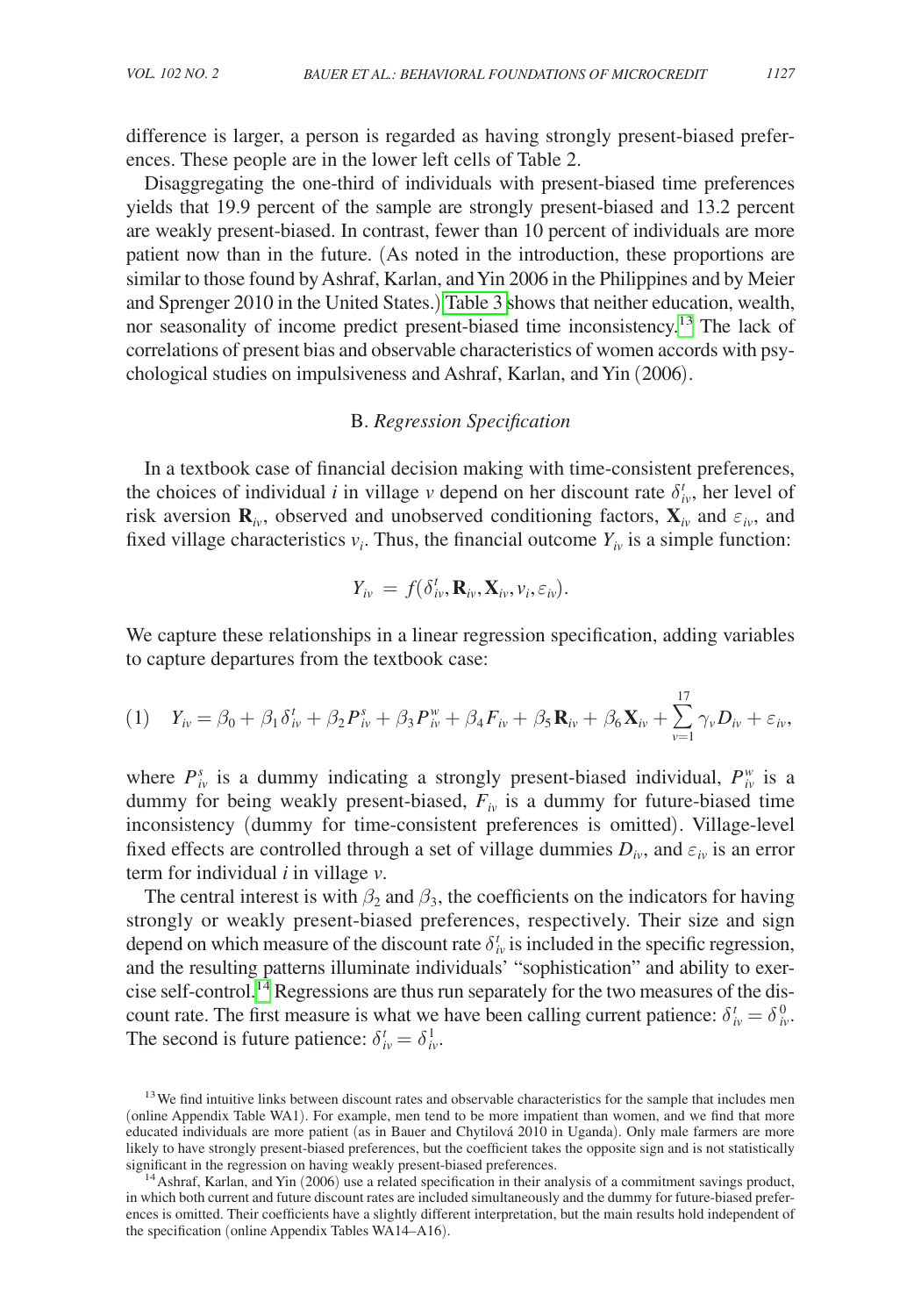<span id="page-10-0"></span>

|                             | Level of discounting |                     |                  | Time preference reversals |              |
|-----------------------------|----------------------|---------------------|------------------|---------------------------|--------------|
| Dependent variable          | Current              | Future              | Strongly         | Weakly                    | Patient now. |
|                             | discount             | discount            | present-         | present-                  | impatient in |
|                             | rate                 | rate                | biased           | biased                    | the future   |
|                             | (1)                  | (2)                 | (3)              | (4)                       | (5)          |
| Gamble 2                    | $-0.035$             | $-0.019$            | 0.034            | $-0.038$                  | $-0.030$     |
|                             | (0.058)              | (0.057)             | (0.121)          | (0.041)                   | (0.090)      |
| Gamble 3                    | $-0.054$             | $-0.017$            | $-0.078$         | $-0.090$                  | 0.032        |
|                             | (0.050)              | (0.049)             | (0.085)          | $(0.036)$ **              | (0.111)      |
| Gamble 4                    | $-0.159$             | $-0.085$            | $-0.082$         | $-0.046$                  | 0.135        |
|                             | $(0.054)$ ***        | (0.052)             | (0.083)          | (0.039)                   | (0.151)      |
| Gamble 5                    | $-0.084$             | $-0.047$            | $-0.079$         | $-0.067$                  | 0.025        |
|                             | (0.054)              | (0.053)             | (0.084)          | (0.032)                   | (0.115)      |
| Gamble 6                    | $-0.097$             | $-0.060$            | $-0.126$         | 0.006                     | $-0.109$     |
|                             | $(0.056)*$           | (0.054)             | (0.072)          | (0.066)                   | (0.060)      |
| Education                   | $-0.003$             | $-0.005$            | $-0.005$         | 0.000                     | $-0.009$     |
|                             | (0.004)              | (0.004)             | (0.009)          | (0.005)                   | (0.010)      |
| Age                         | 0.003                | 0.002               | $-0.017$         | 0.003                     | $-0.011$     |
|                             | (0.008)              | (0.008)             | (0.016)          | (0.011)                   | (0.019)      |
| $(Age)^2$                   | $-0.000$             | $-0.000$            | 0.000            | $-0.000$                  | 0.000        |
|                             | (0.000)              | (0.000)             | (0.000)          | (0.000)                   | (0.000)      |
| Married                     | 0.026<br>(0.044)     | 0.013<br>(0.043)    | 0.099<br>(0.072) | $-0.043$<br>(0.073)       |              |
| Household head              | $-0.015$<br>(0.056)  | $-0.036$<br>(0.055) | 0.229<br>(0.167) | $-0.002$<br>(0.072)       |              |
| Wealth                      | 0.011                | 0.008               | $-0.006$         | $-0.005$                  | $-0.036$     |
|                             | (0.008)              | (0.008)             | (0.017)          | (0.011)                   | (0.023)      |
| Relative income             | 0.009                | $-0.009$            | 0.015            | 0.035                     | $-0.025$     |
|                             | (0.027)              | (0.026)             | (0.054)          | (0.038)                   | (0.054)      |
| Farmer                      | 0.028                | $-0.010$            | 0.097            | $-0.082$                  | $-0.176$     |
|                             | (0.031)              | (0.030)             | (0.056)          | (0.055)                   | $(0.098)*$   |
| Negative shock from harvest | $-0.036$             | 0.010               | $-0.090$         | 0.046                     | $-0.022$     |
|                             | (0.029)              | (0.029)             | (0.056)          | (0.047)                   | (0.061)      |
| <b>Observations</b>         | 266                  | 266                 | 266              | 211                       | 151          |
| (Pseudo) $R^2$              | 0.29                 | 0.20                | 0.16             | 0.22                      | 0.19         |

Table 3—Experimental Questions and Individual Characteristics

*Notes:* All specifications include village fixed effects. OLS in columns 1–2. Probit, marginal effects reported in columns 3–5. In column 5 the variables "Married" and "Household head" dropped due to lack of variation.

*\*\*\**Significant at the 1 percent level.

*\*\**Significant at the 5 percent level.

 *\**Significant at the 10 percent level.

Here we discuss expected correlations between present-biased preferences and financial behavior, depending on whether we assume that: (i) present-biased discounters are naïve; (ii) present-biased discounters are sophisticated and have a way to commit to a saving plan; and (iii) present-biased discounters are sophisticated, don't have a way to commit to a saving plan, but use borrowing via microcredit as a mechanism to systematically put aside money today in order to obtain large sums in the future. We start by describing saving behavior and then relate that to borrowing behavior.

When we control for the current discount rate  $(\delta_w^0)$  in the regression, the coefficients  $\beta_2$  and  $\beta_3$  on the present-biased indicators estimate the difference in saving levels for a present-biased person (for whom  $\delta_{iv}^0 > \delta_{iv}^1$ ) relative to someone similar in terms of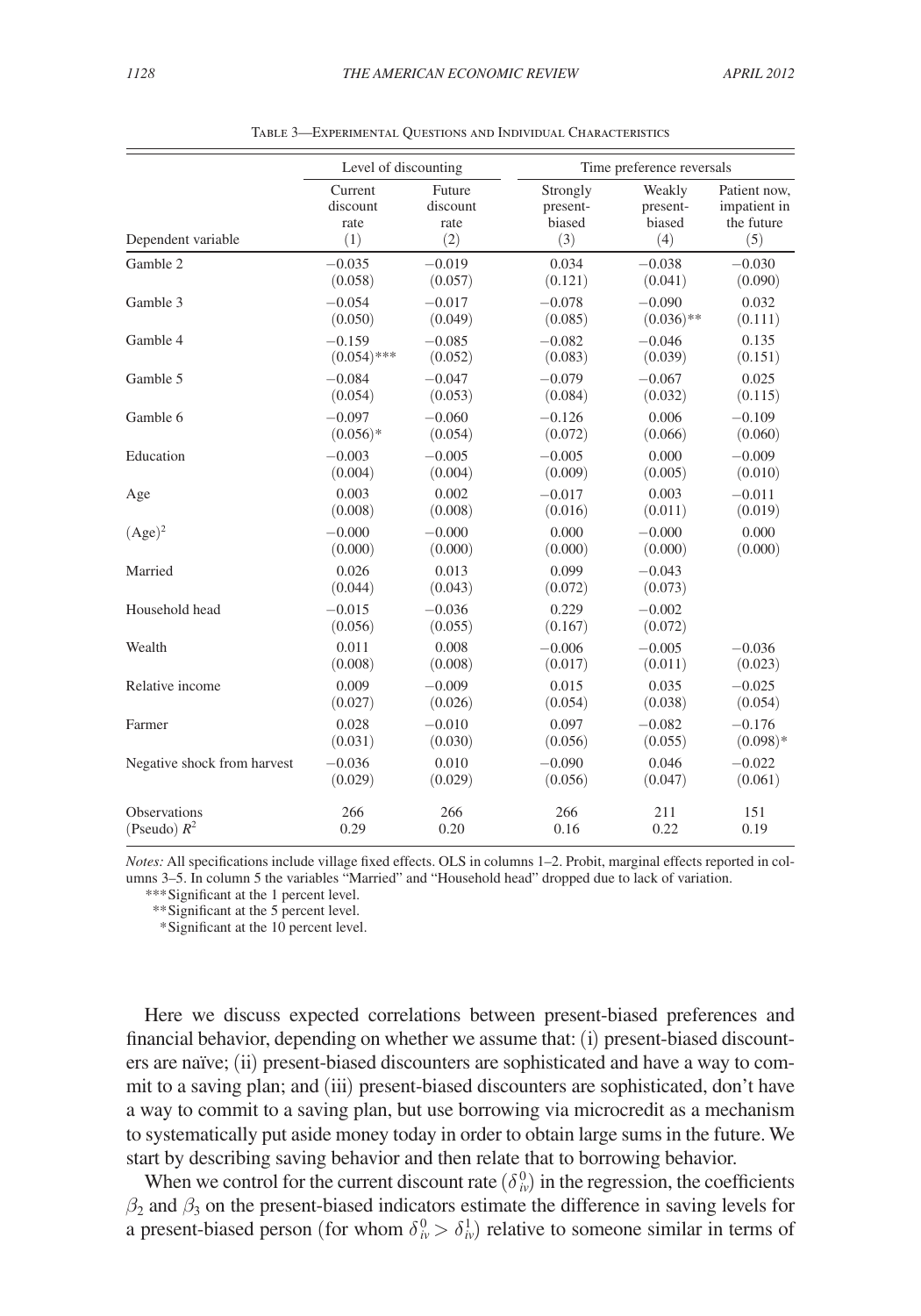<span id="page-11-0"></span>the current discount rate but with time consistent preferences  $(\delta_{iv}^0 = \delta_{iv}^1)$ . For a presentbiased population that is "naïve," immediate concerns override preferences they hold with regard to the future (O'Donoghue and Rabin 1999). We thus expect them to give in completely to their immediate temptations,  $\beta_2 = \beta_3 = 0$ . This form of naïve, present-biased individuals will save and borrow *as if* their preferences are time-consistent at the level given by their current discount rate.

In contrast, if the present-biased individuals are "sophisticated," they appreciate the implications of  $\delta_{iv}^0 \neq \delta_{iv}^1$  and adjust their behavior to the extent they can given the available mechanisms. Commitment-saving mechanisms might allow them to save fully according to their future plans, in which case a saving regression that includes the future discount rate  $(\delta_{iv}^1)$  yields  $\beta_2 = \beta_3 = 0$ . In this case, temptations would be completely held at bay.

Without mechanisms to maintain self-discipline, all present-biased individuals will systematically undersave, relative to their goals (i.e.,  $\beta_2$ ,  $\beta_3$  < 0 when controlling for their future discount rate  $\delta_{iv}^1$ ). A result of undersaving is that, all else the same, these present-biased individuals are motivated to borrow more than others. Our framework suggests that *conditional on borrowing from any source*, the "sophisticated" present-biased individuals are more likely to take advantage of microcredit mechanisms specifically. One explanation is that investment in enterprise yields future income and entails delayed gratification, just as saving does, and the specific advantage of microcredit lies in its steady flow of structured loan installments. In addition, continuity of borrowing one loan immediately after the last has been repaid can make microcredit borrowing a saving substitute, even when it is used to fund current consumption: the mechanism works by requiring customers to maintain a steady flow of weekly transfers to the bank in return for the promise of a series of large payouts at regular intervals in the future. Sophisticated individuals with present-biased preferences thus obtain a mechanism that has similar features to saving through a commitment device featuring regular deposits and a large payout at the end of the designated period. As a result, in a regression in which microcredit borrowing is the dependent variable,  $\beta_2 > \beta_3 \ge 0$  when controlling for  $\delta_{iv}^1$  and conditioning on borrowing from any source. In such a case, saving levels could be even lower than for someone who is time-consistent and has a similar level of current patience (i.e.,  $\beta_2$ ,  $\beta_3$  < 0 when controlling for the current discount rate). This final result arises partly because present-biased individuals have problems using traditional forms of savings and partly because they adjust financial strategies by taking microcredit loans as substitutes for saving.

### C. *Borrowing*

Present-biased preferences mark borrowing decisions in our sample. As noted earlier, the results hold specifically for women and we only present results for the female sample in Tables 3–7. We report results for men in the online Appendix.<sup>[15](#page-11-1)</sup>

<span id="page-11-1"></span><sup>&</sup>lt;sup>15</sup> In the male sample, we also observe a positive correlation between being present-biased and borrowing, but there is little variation in the source of loans (most borrowing by men is from banks). In addition, we don't find lower saving levels for present-biased men as we did for women, which suggests that, unlike women, they have access to other ways to cope with self-discipline problems.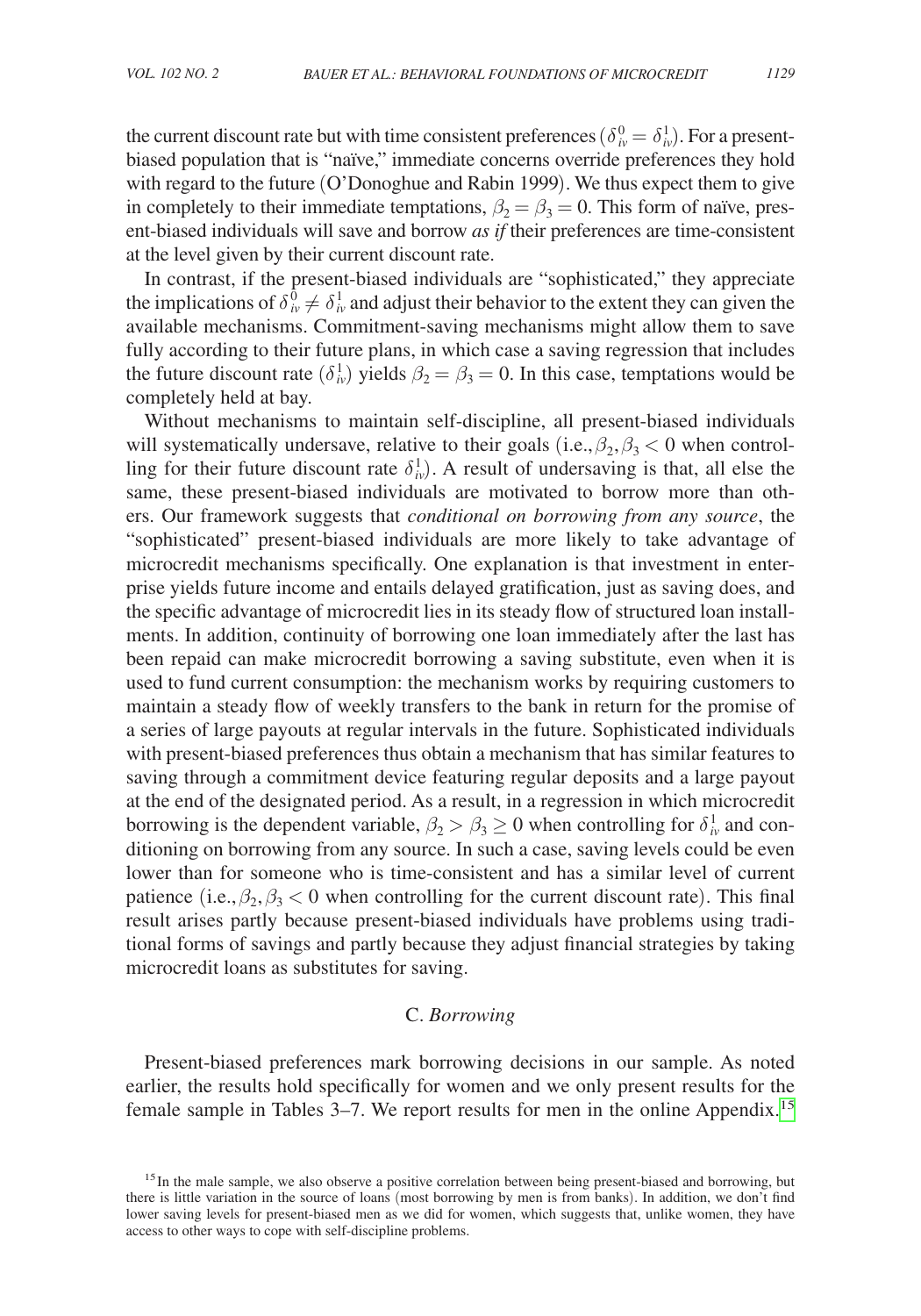|                                | Future discount rate<br>All women |         |         | Time consistency               |                              |                    |                                           |  |
|--------------------------------|-----------------------------------|---------|---------|--------------------------------|------------------------------|--------------------|-------------------------------------------|--|
|                                |                                   | Low     | High    | Strongly<br>present-<br>biased | Weakly<br>present-<br>biased | Time<br>consistent | Patient<br>now,<br>impatient<br>in future |  |
| SHG loan (dummy)               | 0.426                             | 0.457   | 0.371   | 0.607                          | 0.447                        | 0.359              | 0.391                                     |  |
|                                | (0.495)                           | (0.500) | (0.486) | $(0.493)^d$                    | (0.504)                      | (0.481)            | (0.499)                                   |  |
| Non-SHG loan (dummy)           | 0.281                             | 0.318   | 0.217   | 0.321                          | 0.263                        | 0.294              | 0.130                                     |  |
|                                | (0.451)                           | (0.467) | (0.414) | (0.471)                        | (0.466)                      | (0.457)            | (0.344)                                   |  |
| SHG loan $(dummy)a$            | 0.665                             | 0.664   | 0.667   | 0.791                          | 0.708                        | 0.579              | 0.818                                     |  |
|                                | (0.473)                           | (0.474) | (0.476) | $(0.412)^d$                    | (0.464)                      | (0.496)            | (0.405)                                   |  |
| Any savings (dummy)            | 0.863                             | 0.884   | 0.825   | 0.857                          | 0.842                        | 0.876              | 0.826                                     |  |
|                                | (0.345)                           | (0.321) | (0.382) | (0.353)                        | (0.370)                      | (0.331)            | (0.388)                                   |  |
| Total savings (Rs. th.)        | 2.016                             | 2.198   | 1.691   | 1.636                          | 2.069                        | 2.305              | 0.936                                     |  |
|                                | (2.736)                           | (2.646) | (2.875) | (1.788)                        | (3.808)                      | (2.849)            | $(0.952)^d$                               |  |
| Share of home savings $(\%)^b$ | 0.191                             | 0.182   | 0.208   | 0.164                          | 0.148                        | 0.194              | 0.306                                     |  |
|                                | (0.303)                           | (0.291) | (0.326) | (0.278)                        | (0.260)                      | (0.307)            | (0.388)                                   |  |

Table 4—Time Discounting and Financial Behavior of Women (*Means and Standard Deviations*)

<sup>a</sup> The sample is restricted to only those who have an outstanding loan from an SHG, a bank, or a moneylender.

<sup>b</sup> The sample is restricted to only those who report having financial savings ("Any savings" = 1).

<sup>c</sup> Difference significant at 5 percent level (*t*-test), comparison of groups below and above median future patience. Difference significant at 5 percent level (*t*-test), comparison with time consistent-group.

The main patterns can be seen in simple averages:  $16$  Table 4 shows that borrowing is greater for individuals with present-biased preferences, and the difference is particularly striking for women's borrowing from SHGs: 60.7 percent of women with strongly present-biased preferences have a loan from an SHG, compared to only 35.9 percent when women are time-consistent.<sup>[17](#page-12-1)</sup> In addition, present-biased women are not more likely to borrow from sources other than SHGs (banks or moneylenders), consistent with our hypothesis that specific features of SHG borrowing are important for individuals with self-control difficulties.

[Table 5](#page-13-0) shows these and additional correlations in a multivariate context, after controlling for observable characteristics and for a level of patience. In columns 1–2 we analyze determinants of participation in an SHG. We find that present-biased women are more likely to be SHG members than their current discount rate  $\delta_i^0$  suggests (Table 5, column 1):  $\beta_2 > 0$ . When controlling for their future discount rate  $\delta_i^1$ , the coefficient is virtually zero: women's decision to participate in an SHG follows their future patience level more closely than their current patience level.

SHG members are eligible for borrowing after saving for an initial period of several months when members accumulate savings. We find a very close association

<span id="page-12-0"></span><sup>&</sup>lt;sup>16</sup>Note that in Table 4 we don't control for a discount rate and, by definition, present-biased individuals are on average more impatient in the current time frame than time-consistent individuals.<br><sup>17</sup>The link between experimental choices and financial behavior could result from arbitrage behavior in which

<span id="page-12-1"></span>individuals make choices in the experiments predicated on their ability to borrow against the future expected income from the payouts. If arbitraged perfectly, the discount rate inferred from the experimental choices should be equal to the market interest rate independent of the individual's level of patience. Arbitrage is unlikely to drive our results. First, although the amounts in our experiments were relatively large, they are still well below the minimum loan size from SHGs or the formal sector. Second, arbitrage should eliminate time-inconsistent choices for people with better opportunities to borrow, but a substantial proportion of individuals made time-inconsistent choices in our experiments and these individuals are *more* likely to have a loan.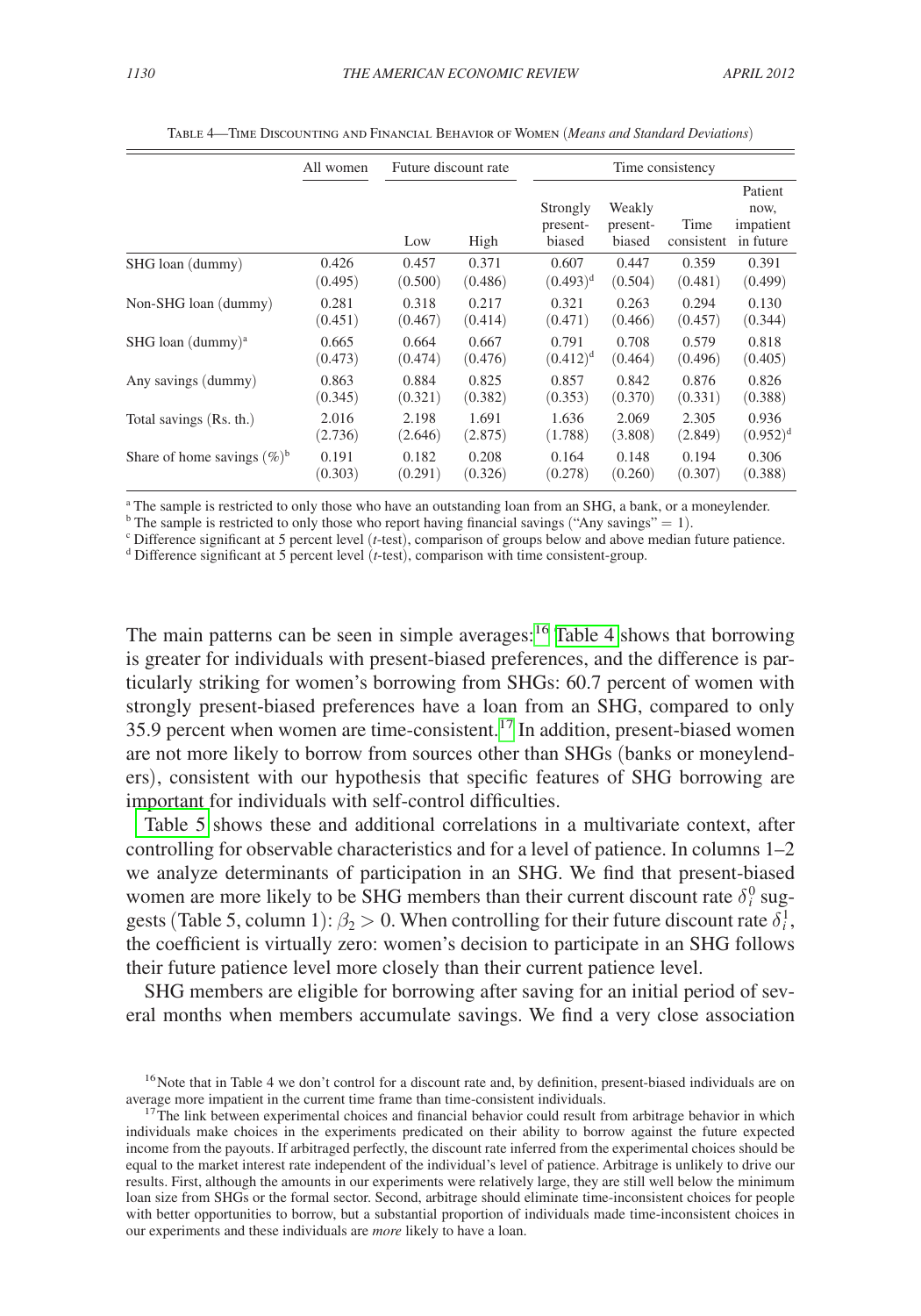<span id="page-13-0"></span>

| Estimator              | Probit                    |                           |                          | Probit                    | Probit<br>Non-SHG bor. |                      |
|------------------------|---------------------------|---------------------------|--------------------------|---------------------------|------------------------|----------------------|
| Dependent variable     | SHG participation         |                           | SHG borrowing            |                           |                        | bank or moneylender) |
| Conditioned by         | Current                   | Future                    | Current                  | Future                    | Current                | Future               |
|                        | disc. rate                | disc. rate                | disc. rate               | disc. rate                | disc. rate             | disc. rate           |
|                        | (1)                       | (2)                       | (3)                      | (4)                       | (5)                    | (6)                  |
| Strongly present-      | 0.277                     | $-0.009$                  | 0.401                    | 0.216                     | 0.0522                 | 0.000855             |
| biased                 | $(0.073)$ ***             | (0.109)                   | $(0.098)$ ***            | $(0.107)$ **              | (0.0846)               | (0.0783)             |
| Weakly present-biased  | $-0.046$                  | $-0.136$                  | 0.050                    | $-0.009$                  | $-0.0790$              | $-0.0916$            |
|                        | (0.125)                   | (0.133)                   | (0.130)                  | (0.128)                   | (0.0859)               | (0.0821)             |
| Current discount rate  | $-0.911$<br>$(0.239)$ *** |                           | $-0.514$<br>$(0.252)$ ** |                           | $-0.191$<br>(0.169)    |                      |
| Future discount rate   |                           | $-1.110$<br>$(0.253)$ *** |                          | $-0.738$<br>$(0.272)$ *** |                        | $-0.101$<br>(0.175)  |
| Patient now, impatient | $-0.075$                  | 0.132                     | 0.051                    | 0.180                     | $-0.172***$            | $-0.160***$          |
| in future              | (0.140)                   | (0.109)                   | (0.152)                  | (0.155)                   | (0.0566)               | (0.0620)             |
| Pseudo $R^2$           | 0.35                      | 0.38                      | 0.28                     | 0.29                      | 0.21                   | 0.21                 |
| <b>Observations</b>    | 239                       | 239                       | 232                      | 232                       | 249                    | 249                  |

Table 5—Time-Inconsistent Preferences and SHG Borrowing by Women

*Notes:* We control for risk aversion (six dummies corresponding to chosen gamble), observable characteristics (education, age, marital status, household head, wealth, relative income, farmer, negative shock from harvest, and woman's position within household), and village fixed effects.

*\*\*\**Significant at the 1 percent level.

*\*\**Significant at the 5 percent level.

 *\**Significant at the 10 percent level.

with SHG borrowing. In columns 3–4, the dependent variable is equal to one if an individual has a loan from an SHG. Strongly present-biased women are 40 percentage points more likely to borrow from SHGs than the level predicted just by their current discount rate (column 3). As noted, patient women borrow more, a result in keeping with the working assumption that the SHG loans are mainly taken for busi-ness investments and other forward-looking investments.<sup>[18](#page-13-1)</sup>

Next, we turn to choices between different sources of borrowing. Sophisticated present-biased individuals should be concerned about their ability to repay and hence about the type of loan they would demand. In columns 5–6 of Table 5 we test whether present-biased women have greater demand for loans other than those from SHGs—arguably with fewer clear self-disciplining features than those featured in SHGs. Banks typically provide larger loans and require collateral, but the repayments are not organized frequently in small amounts and in groups. The dependent variable is equal to one if an individual has a loan from a bank or a moneylender. We find no correlation with present-biased preferences. To push further, in columns 1–2 of [Table 6 w](#page-14-0)e restrict the sample to individuals who have a loan from any provider, thus conditioning on the generic demand for a loan. Conditional on borrowing, strongly present-biased women are more inclined to borrow from SHGs, which is consistent with the hypothesis that features specific to SHG contracts and practices

<span id="page-13-1"></span><sup>&</sup>lt;sup>18</sup>Introductory economics tells us that patient individuals save more, and the impatient borrow more. That intuition fails, though, when we turn to the billions of people around the world, especially the poor, whose income derives largely from farming or small-scale business. As self-employed entrepreneurs, these households borrow often to support their farms and businesses.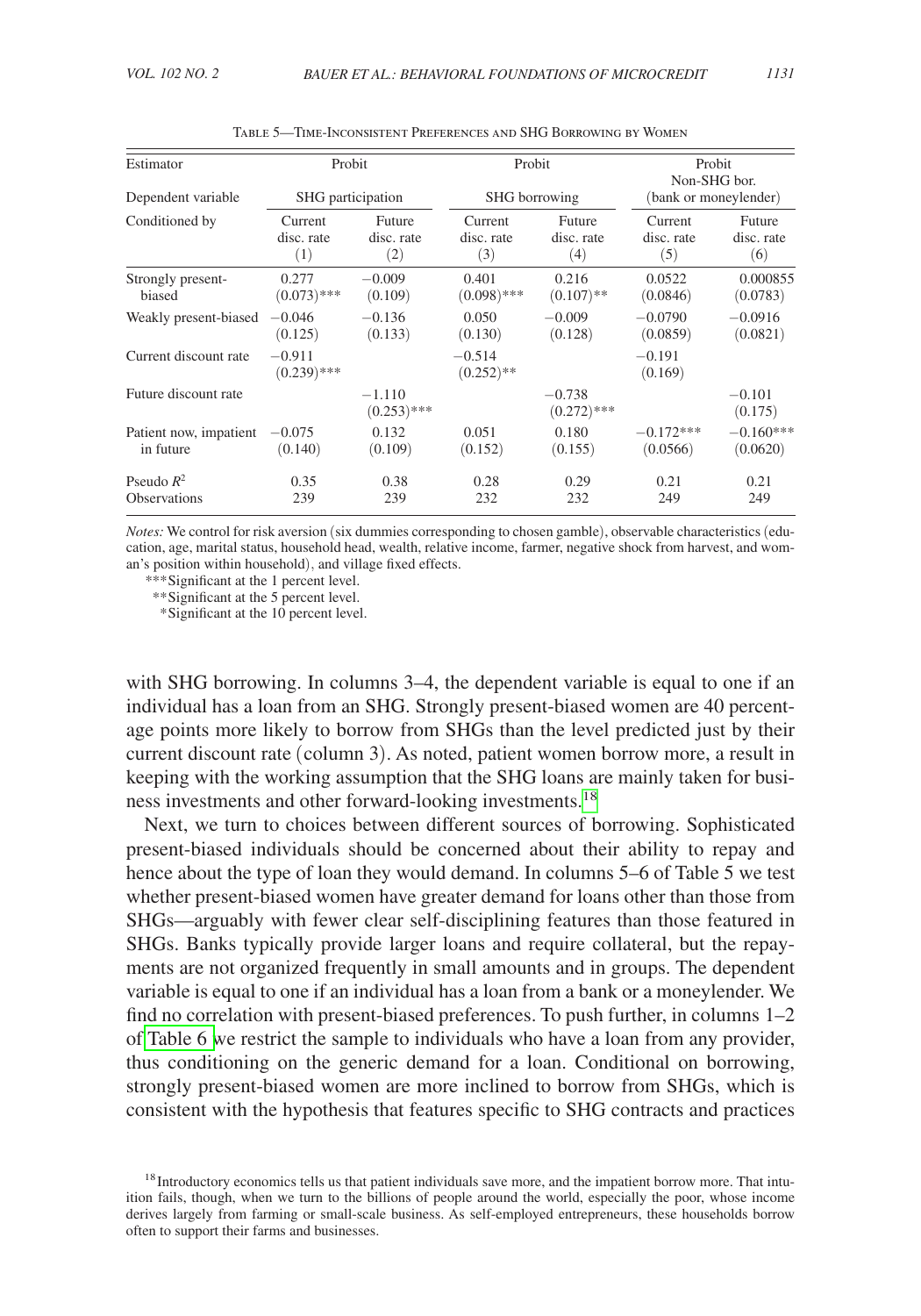<span id="page-14-0"></span>

| Estimator                        |                     | Probit              |                     | Probit<br>Delayed repayment |
|----------------------------------|---------------------|---------------------|---------------------|-----------------------------|
| Dependent variable               |                     | SHG borrowing       |                     | of outstanding loan         |
| Conditioned by                   | Current             | Future              | Current             | Future                      |
|                                  | disc. rate          | disc. rate          | disc. rate          | disc. rate                  |
|                                  | (1)                 | (2)                 | (3)                 | (4)                         |
| Strongly present-biased          | 0.318               | 0.253               | 0.060               | $-0.064$                    |
|                                  | $(0.080)$ ***       | $(0.093)$ **        | (0.140)             | (0.150)                     |
| Weakly present-biased            | 0.014               | $-0.021$            | $-0.048$            | $-0.099$                    |
|                                  | (0.161)             | (0.167)             | (0.190)             | (0.191)                     |
| Current discount rate            | $-0.303$<br>(0.328) |                     | $-0.424$<br>(0.338) |                             |
| Future discount rate             |                     | $-0.375$<br>(0.366) |                     | $-0.380$<br>(0.401)         |
| Patient now, impatient in future | 0.225               | 0.238               | 0.257               | 0.275                       |
|                                  | (0.092)             | (0.081)             | (0.130)             | (0.119)                     |
| Conditional on borrowing?        | Yes                 | Yes                 | Yes                 | Yes                         |
| Pseudo $R^2$                     | 0.32                | 0.32                | 0.33                | 0.33                        |
| <b>Observations</b>              | 139                 | 139                 | 130                 | 130                         |

Table 6—Time Inconsistent Preferences and Borrowing by Women

*Notes:* The sample is restricted to only those who have any outstanding loans from an SHG, a bank, or a moneylender. In all specifications we control for the same set of variables as in Table 5.

*\*\*\**Significant at the 1 percent level.

*\*\**Significant at the 5 percent level.

 *\**Significant at the 10 percent level.

are desirable for individuals with present-biased preferences. (SHG loans may have other advantages with broad appeal, such as lower interest rates, but our focus here is on explaining the particular appeal to present-biased individuals.) When the future discount rate  $(\delta_i^1)$  is included in the specification, strongly present-biased women borrow at a rate even higher than this discount rate suggests. The result is consistent with the combination of the disciplining effect of SHG loans and the desire to compensate for lower savings levels (shown in the following section).

In columns 3–4 of Table 6 the dependent variable indicates whether the respondent has been delayed in repaying at least one loan installment. If the present-biased individuals were "naïve" in the sense that they lack awareness of self-motivation problems, we would expect them to plan to repay but ultimately end up overconsuming and having worse repayment discipline. Present-biased preferences, however, do not matter in our estimates.

#### **IV. Supporting Evidence and Alternative Hypotheses**

## A. *Present Bias and Saving*

We measure total savings by summing self-reported financial savings held in a bank, post office, SHG, and at home. We emphasize two caveats. First, by focusing on financial savings we omit other assets such as land, livestock, or jewelry, which are hard to value but could be, potentially, an important (typically less liquid) form of saving. Second, self-reported measures of savings, in particular the savings held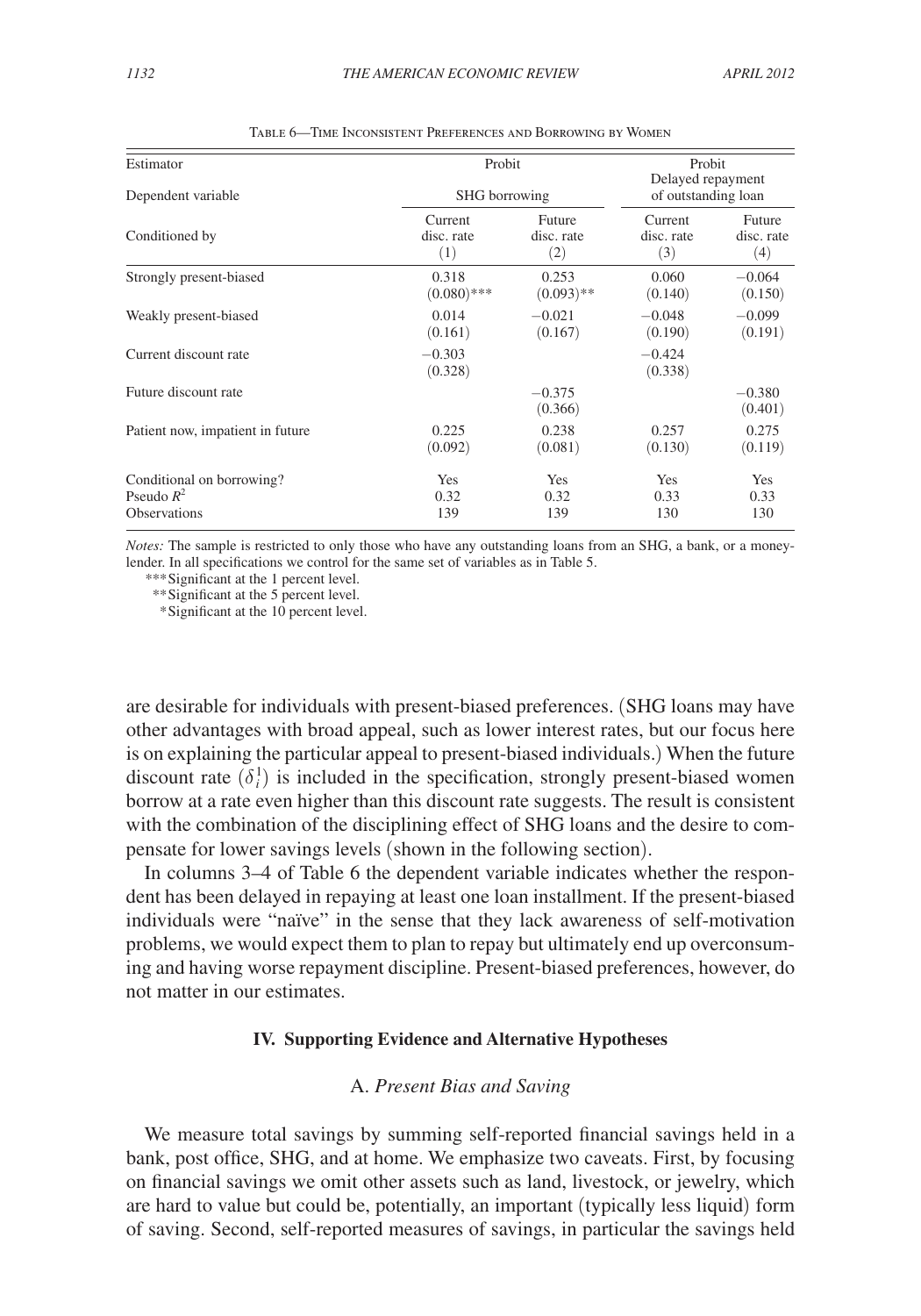| Estimator<br>Dependent variable  | <b>OLS</b><br>Total savings (Rs. th.) |                          | Tobit<br>Share of home savings <sup>a</sup> |                        |
|----------------------------------|---------------------------------------|--------------------------|---------------------------------------------|------------------------|
| Conditioned by                   | Current                               | Future                   | Current                                     | Future                 |
|                                  | disc. rate                            | disc. rate               | disc. rate                                  | disc. rate             |
|                                  | (1)                                   | (2)                      | (3)                                         | (4)                    |
| Strongly present-biased          | $-0.277$                              | $-0.839$                 | $-0.179$                                    | 0.015                  |
|                                  | (0.450)                               | $(0.442)*$               | $(0.089)$ **                                | (0.083)                |
| Weakly present-biased            | $-0.202$                              | $-0.363$                 | 0.037                                       | 0.095                  |
|                                  | (0.535)                               | (0.535)                  | (0.101)                                     | (0.101)                |
| Current discount rate            | $-1.438$<br>(0.920)                   |                          | 0.603<br>$(0.167)$ ***                      |                        |
| Future discount rate             |                                       | $-2.032$<br>$(0.952)$ ** |                                             | 0.500<br>$(0.176)$ *** |
| Patient now, impatient in future | $-1.279$                              | $-0.892$                 | 0.230                                       | 0.109                  |
|                                  | $(0.605)$ **                          | (0.611)                  | $(0.107)$ **                                | (0.111)                |
| (Pseudo) $R^2$                   | 0.26                                  | 0.26                     | 0.35                                        | 0.34                   |
| <b>Observations</b>              | 249                                   | 249                      | 213                                         | 213                    |

Table 7—Time Inconsistent Preferences and Saving by Women

*Note:* In all specifications we control for the same set of variables as in Table 5.<sup>a</sup> The sample is restricted to only those who report having financial savings  $(Any \, savings = 1)$ .

*\*\*\**Significant at the 1 percent level.

*\*\**Significant at the 5 percent level.

 *\**Significant at the 10 percent level.

at home, are vulnerable to measurement error. Despite the noise, the saving data generally support the interpretation presented thus far.

Present-biased preferences matter for the overall saving levels of women: the average level of total savings of women with time-consistent preferences is Rs. 2,305, but women with strongly present-biased preferences save only Rs. 1,636 (Table 4). After controlling for other variables, strongly present-biased women save substantially less than their future discount rate would predict (Table 7, column 2), suggesting that they have difficulties in saving according to long-term plans. The coefficient for being strongly present-biased remains negative but is a third the size and is not statistically significant when controlling for the current discount rate (column 1): the current self wins out.

This result does not allow us to distinguish whether present-biased women are naïve or sophisticated, unlike the result on SHG borrowing. Considering saving in isolation from borrowing behavior, the results suggest that women are naïve about their time inconsistency, or that they are sophisticated but lack mechanisms to address inconsistency.<sup>19</sup> If these women are able to adjust the composition of their savings by saving less at home, as we describe below, we would expect saving levels to be higher than the level predicted by the current discount rate. Sophisticated present-biased individuals, however, are apt to search for alternative saving devices. We have shown that they are more likely to borrow from SHGs; part of the SHG borrowing could, we argue,

<span id="page-15-0"></span><sup>&</sup>lt;sup>19</sup>As shown in O'Donoghue and Rabin (1999), sophisticated present-biased individuals could save even less than time-consistent individuals with the same current patience if awareness of future saving problems, and thus lower likelihood of achieving a saving target (a usefully a large lump sum), reduces incentives to save in the first place.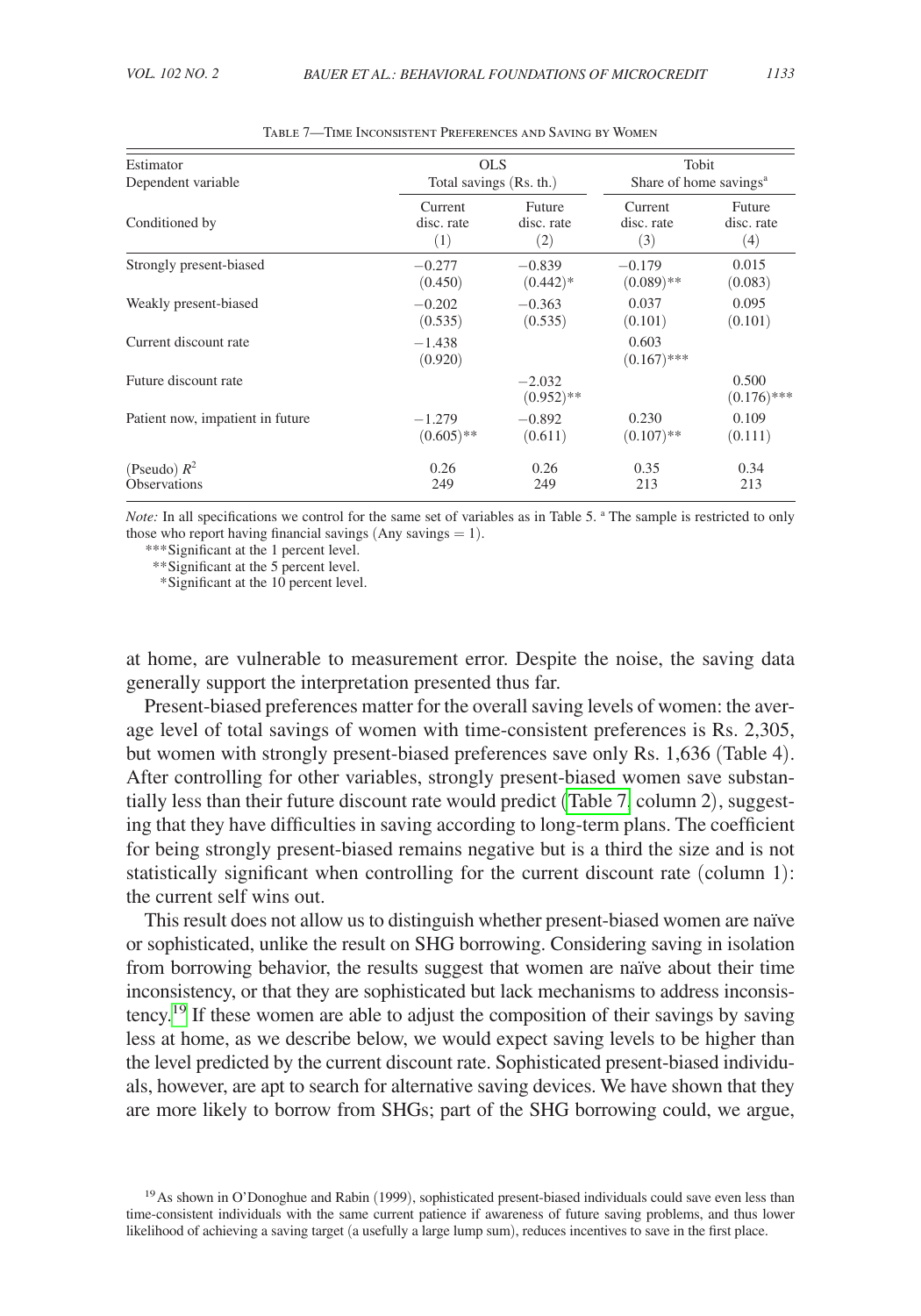<span id="page-16-0"></span>serve the same purpose as saving more and partially crowd out the liquid forms of saving that we measure.

In columns 3–4 of Table 7 we examine home savings as a share of total savings. We hypothesize that people with self-discipline problems are more likely to keep their money outside of the home.<sup>20</sup> More impatient individuals save a higher proportion of their savings at home and less outside of their household (such as in a bank, a post office, or an SHG), in part because more impatient people save less overall (and saving less is associated with holding more at home). But the finding is also consistent with a higher priority placed on spending, which diminishes the value of opening and using saving accounts. All else the same, present-biased women keep a lower proportion of their financial savings at home than the level predicted by their current discount rate (column 3):  $\beta_2$  < 0. The future discount rate is a better predictor of their saving practices (column 4): the coefficient for having present-biased preferences is virtually zero after we control for future discount rate. The finding is consistent either with women keeping less cash at hand deliberately or with the notion that they have already given in to the temptation to consume savings held at home.

The overall pattern of results for women's savings is consistent with the behavior of "sophisticated" individuals who lack a suitable savings device and use alternative devices to accumulate savings, as well as with the predicted behavior of "naïve" present-biased individuals. For men, the coefficients on strongly present-biased preferences suggest the ability to rein in self-control problems (online Appendix, Table WA5).

## B. *Demand for Commitment and Spousal Control Issues*

We focus on struggles with self-discipline, but as Anderson and Baland (2002) find, the central discipline problem for women may instead involve protecting savings from spouses, with whom the saver has conflicting preferences. In this case, individuals do not seek to discipline their own preferences, but try instead to "discipline" the interventions of other household members (often spouses). Anderson and Baland (2002) show that the need to protect savings from their husbands triggers women's participation in ROSCAs in a Kenyan slum. They find an "inverted U"– shaped pattern in their data: women who have little autonomy from their husbands are unlikely to join ROSCAs, as are women with great autonomy (since they do not need the commitments that ROSCAs afford). Women in a middle range, though, are particularly likely to be ROSCA participants.

In all the regressions we control for a measure of women's decision-making power within a household and its square. We find evidence supporting the spousal control motive for borrowing behavior, but not for savings behavior (online Appendix, Tables WA3–5). Women in the upper mid-range of our measure of women's position are the most likely to have a loan from SHGs. The result suggests that husbands or other family members respect women's autonomy over resources from SHG loans

<span id="page-16-1"></span><sup>&</sup>lt;sup>20</sup>There are 82 individuals who report not having any savings and in Table 7 they are excluded from the sample. In order to see the bounds of how important this exclusion is, we repeated the same analysis with nonsavers treated as if (i) they saved 100 percent at home and (ii) they saved nothing at home. In both cases the results are qualitatively similar to those observed in Table 7. See online Appendix Table WA11.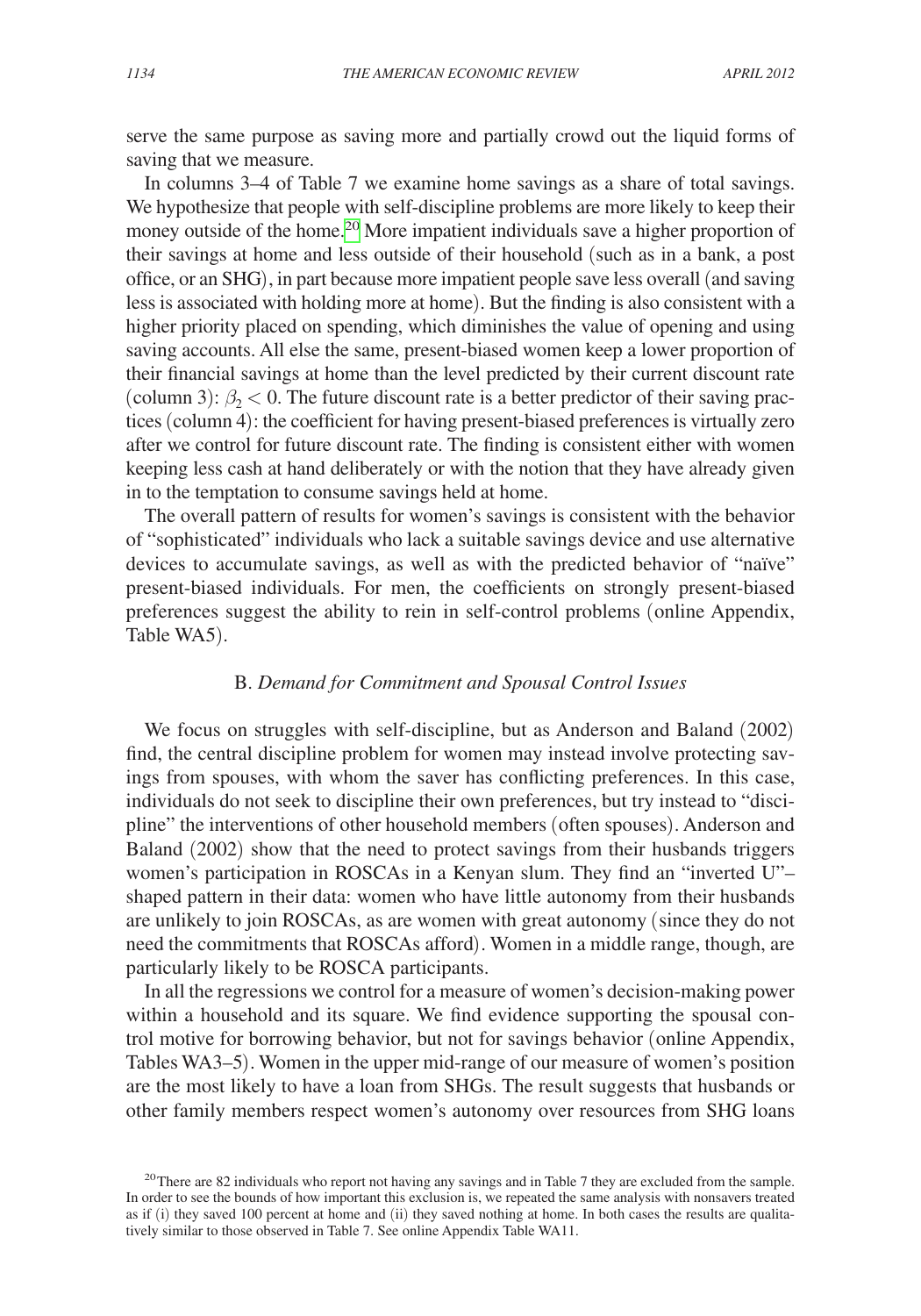<span id="page-17-0"></span>but less so for savings or other types of loans. The results for present-biased preferences are robust to the inclusion of these variables.

# C. *Shocks*

Recent income or expenditure shocks can potentially affect time-discounting choices as well as financial behavior. If individuals are sufficiently liquidity-constrained, a negative shock could make individuals seem more impatient now than in the future, reduce savings, and increase borrowing. The correlations we observed could thus be caused by temporary shocks, rather than by a direct link between fundamental self-control problems and financial behavior. Although we cannot completely rule out this possibility, we designed a series of robustness checks to address the concern.

First, we deliberately shifted the time frame by exactly one year, to attenuate the effect of seasonality of income and expenditures on our measure of present-biased preferences. After controlling for village fixed effects (as we do in all estimates), the concern reduces to the role of idiosyncratic income or expenditure fluctuations across years, such as those resulting from extremely adverse weather conditions. If farmers experienced or expected a relatively bad harvest this year compared to their usual harvest, they could become more impatient now than in the future. According to official standards and data from the directorate of economics and statistics of the government of Karnataka, the cumulated rainfall since the monsoon and extending to the end of the survey was "normal" in both Honavar and Taluks. When asked directly, most local leaders indicated that the present rainfall did not differ substantially from previous years.

Second, we test whether those whom we code as present-biased are in a worse position to cope with a negative shock or more likely to have experienced one. Few observable characteristics explain present-biased time inconsistency (columns 3–4 of Table 3), in line with Ashraf, Karlan, and Yin (2006). Neither education nor wealth predicts present-biased time inconsistency at conventional levels of statistical significance. We asked participants to identify their high- and low-income months within a year. Being in a low-income month at the time of our experiments (either on average or in relative terms compared to three months later) does not increase the likelihood of being time inconsistent.<sup>[21](#page-17-1)</sup> We further asked the participants what was the major negative factor that hit their household during the last five years (bad harvest, illness or death of family member, robbery, inflation, other) and their responses do not predict time inconsistencies. Farmers tend to be more vulnerable to income shocks than others, and, consistent with the alternative hypothesis, we find that male farmers are more likely to have strongly present-biased preferences. But the coefficient takes the opposite sign (and is not statistically significant) in the regression on having weakly present-biased preferences; more importantly, our correlations between present-biased preferences and financial behavior (Table 5–7) hold for subsamples of farmers as well as nonfarmers.

<span id="page-17-1"></span> $2<sup>1</sup>$ The experiments were conducted in June and the delayed payments were made in September. The first harvest time in the area is in March and the second harvest time is in October–November. Thus, rewards were paid within the same agricultural season and none during a harvest time.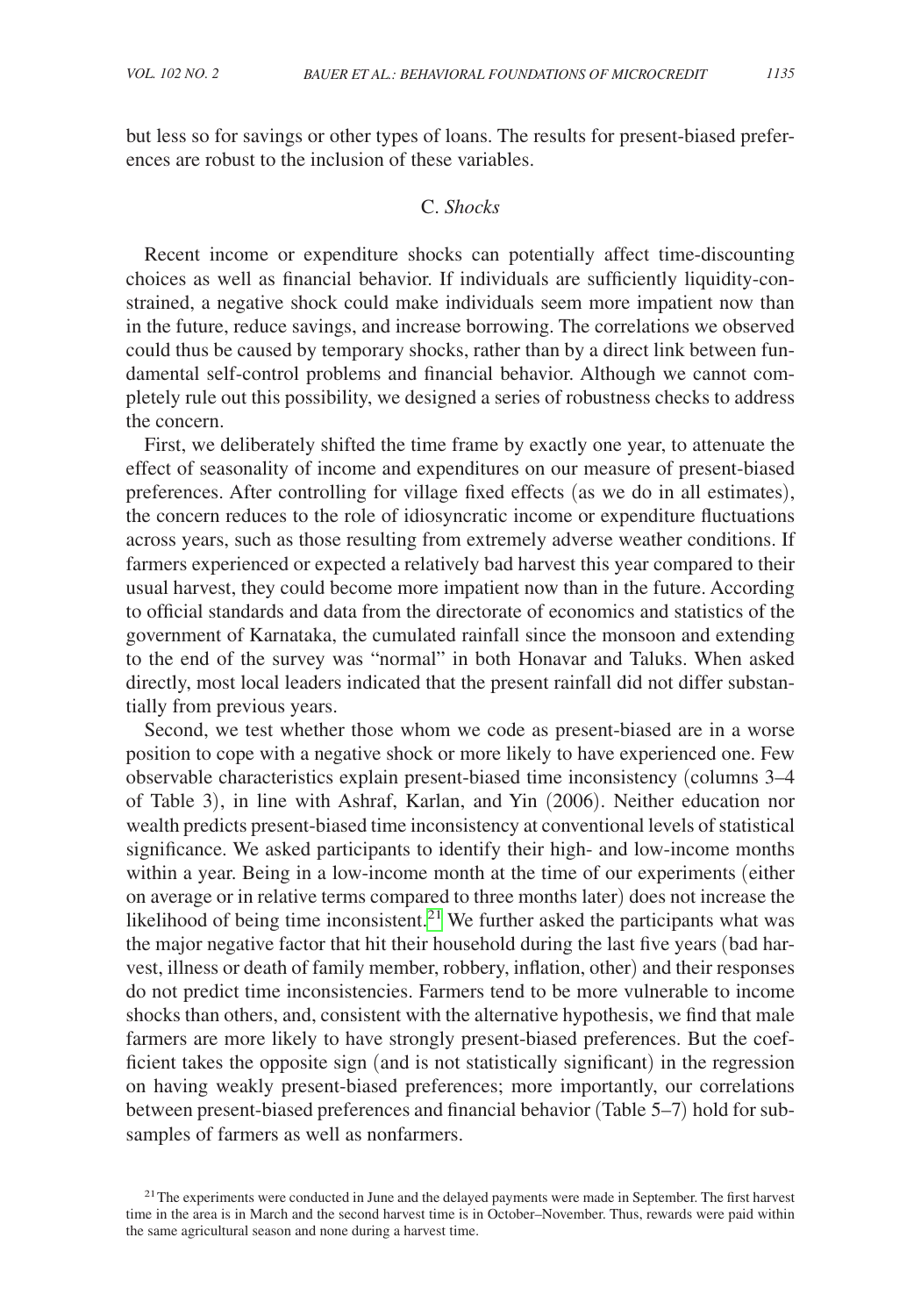<span id="page-18-0"></span>Third, a negative shock should lead to an increase in loans from all sources, assuming they are equally liquid. In the previous section, however, we show that present-biased women are more likely to have SHG loans and that they are not more likely to have loans from banks or moneylenders. Still, SHG borrowing could be the most liquid source of borrowing when a household experiences a negative shock. In most cases, however, the rules of SHG lending make SHGs a less liquid form of borrowing relative to alternatives like moneylenders. The process of forming a new SHG normally takes five to six months. Members of already existing groups can borrow from internal funds (members' pooled savings) and external funds (loans from commercial banks). In a period of several months, newly formed groups focus on accumulating savings that can later be used for internal borrowing and are important to become eligible for external borrowing. During this period, groups are not eligible for an external loan and internal borrowing is also limited. Similarly, new members joining an existing group are usually required to make a deposit equivalent to the accumulated savings of the existing members before they can borrow (Wilson 2006). Thus, forming a new SHG or joining an existing SHG is not a fast way to get access to credit. The existing groups eligible for borrowing can take a new external loan only after an outstanding loan is fully repaid, and they are expected to commit to use the funds to invest in productive enterprises. The repayment period depends on the amount of a loan but usually varies from several months to several years. Thus, even for members of existing SHGs, the amount of external funds available for borrowing cannot respond quickly to the immediate needs generated by unexpected shocks. The only source of rapidly available loans to respond to emergencies would have to come from members of existing SHGs with sufficient accumulated savings. They could in principle use "internal" loans to redistribute available funds to members with immediate needs. As a result, despite the robustness checks, we do not completely rule out that shocks can explain the results on borrowing and the appearance of present bias.

# **V. Conclusions**

The textbook model of optimal consumption choice abstracts from self-discipline problems that households may face, limiting their ability to save. Behavioral economics has taken self-discipline as a focus, centering on ways that various contracting mechanisms and types of social support can generate greater savings levels by promoting discipline. We draw a link between these kinds of disciplining mechanisms and the propensity to borrow from microcredit institutions.

The study is based on a series of "lab experiments in the field" designed to elicit measures of time discounting and risk aversion and survey data on financial behavior for a random sample of over 500 individuals in rural India. We show that the likelihood of borrowing from local microcredit institutions is greater for women with present-biased preferences. The finding that present-biased women favor borrowing from microcredit institutions can be explained partly by their general difficulty saving: the present-biased group is more likely to need to borrow than otherwise similar people undertaking comparable investments. But we find that when members of the presentbiased group borrow, they are more likely than other (otherwise similar) borrowers to do so through microcredit institutions specifically. The finding is consistent with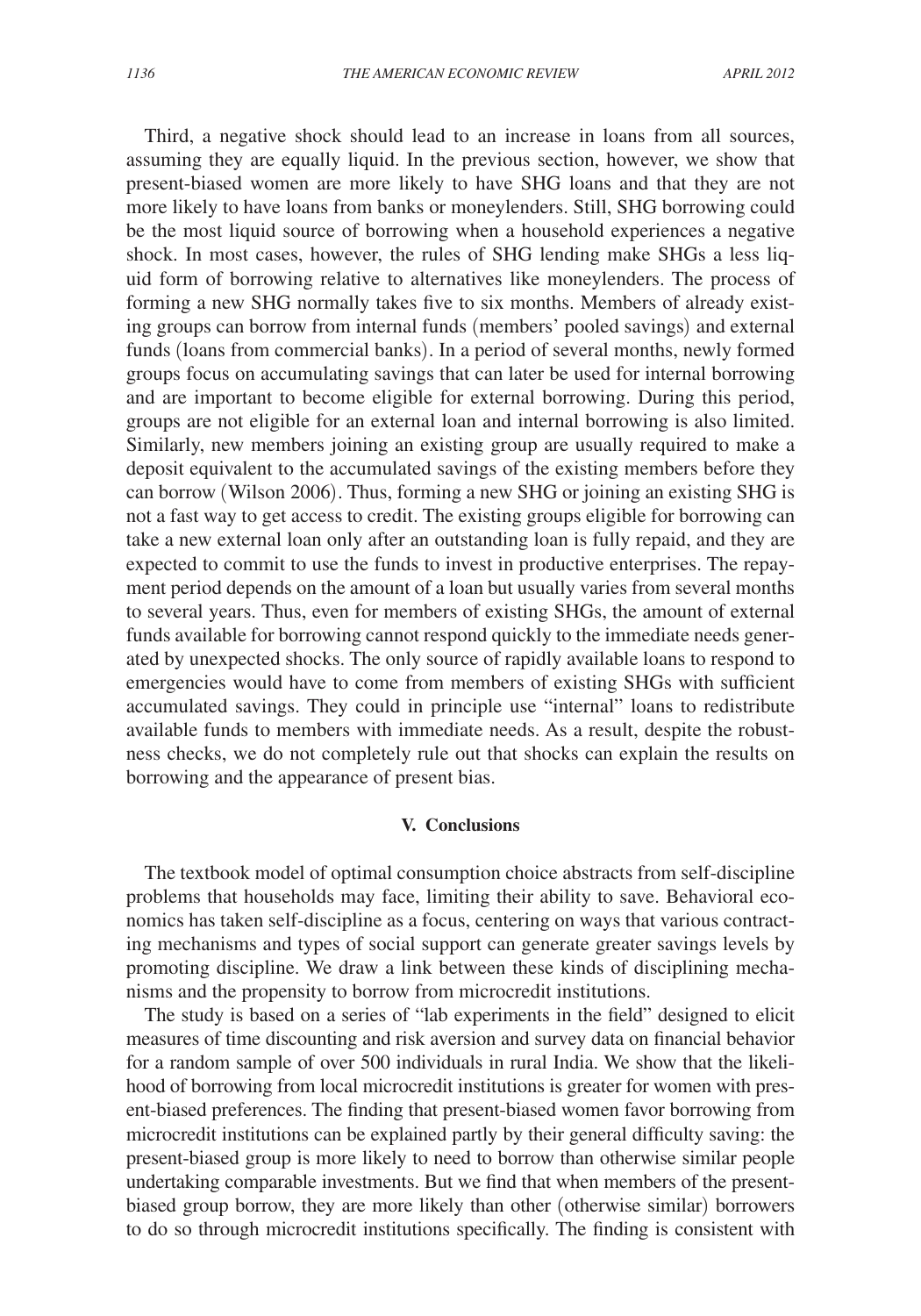<span id="page-19-0"></span>the notion that the structure of microcredit loans and the harnessing of social pressure provides a way to convert income flows into large sums through a device that—for the present-biased group—is more effective than the alternative of saving up on one's own. While the evidence opens the possibility of a behavioral interpretation of microcredit contracts, additional work is needed to establish specific causal links, and we cannot fully rule out the possibility that consumption shocks explain the results.

It might seem that the preference for microcredit borrowing by the present-biased group reflects a concession to the desire for current consumption (rather than being driven by the desire to accumulate). But most borrowing in our sample is for investment, and our result holds even after controlling for the baseline degree of time discounting and for the propensity to borrow in general; the time preference variable should capture aspects of loan demand associated with the desire for current consumption.

The interpretation rests on the way that microcredit loans provide discipline and peer pressure absent in the textbook lending contract. Microcredit contracts have been celebrated by economic theorists for providing novel solutions to problems of moral hazard and adverse selection. The evidence here suggests that a key to their popularity may rest as well with their role in helping borrowers discipline their financial lives. The interpretation helps to explain the existence of the regular repayment schedules used in nearly all microfinance loan contracts globally (Armendáriz and Morduch 2005). The interpretation also helps to explain why microcredit institutions that drop the joint liability element of group lending from their contracts nonetheless have maintained regular repayment schedules and group meetings (Giné and Karlan 2009). Further research is required to quantify the roles of specific mechanisms that may aid self-discipline.

# Appendix A

| Variables                               | Definition                                                                                                                                                                                                                                                                                                                                                                       | Mean  | (SD)    |
|-----------------------------------------|----------------------------------------------------------------------------------------------------------------------------------------------------------------------------------------------------------------------------------------------------------------------------------------------------------------------------------------------------------------------------------|-------|---------|
| Experimental choices                    |                                                                                                                                                                                                                                                                                                                                                                                  |       |         |
| Current discount rate                   | 6 values approximating 3-months discount rate in earlier time frame: 0.218<br>$0.03$ = discount rate < 6 percent; $0.09$ = 6 percent < discount<br>rate $< 12$ percent; 0.16 if 12 percent $<$ discount rate $< 20$ percent;<br>$0.26 = 20$ percent < discount rate < 32 percent, $0.41 = 32$<br>$percent <$ discount rate $<$ 50 percent; 0.6 = 50 percent $<$ discount<br>rate |       | (0.212) |
| Future discount rate                    | 6 values approximating 3-months discount rate in delayed time<br>frame                                                                                                                                                                                                                                                                                                           | 0.159 | (0.193) |
| Strongly present-biased                 | Dummy; 1 = current discount rate $\gg$ future discount rate, the fu-<br>ture income option is chosen at least two rows later in the current<br>time frame than in the future time frame                                                                                                                                                                                          | 0.207 | (0.406) |
| Weakly present-biased                   | Dummy; $1 =$ current discount rate $>$ future discount rate, the<br>future income option is chosen one row later in the current time<br>frame than in the future time frame                                                                                                                                                                                                      | 0.141 | (0.348) |
| Patient now, impatient in<br>the future | Dummy, $1 =$ current discount rate $\lt$ future discount rate                                                                                                                                                                                                                                                                                                                    | 0.085 | (0.280) |
| Attitude to risk                        | Set of dummies, one for each of the following gambles:<br>$(250, 250)$ ; $(225, 475)$ ; $(200, 600)$ ; $(150, 750)$ ; $(50, 950)$ ; $(0, 1,000)$ .<br>In this table the mean is for first gamble $= 1$ , second gam-<br>$ble = 2, \ldots, sixth gamble = 6$                                                                                                                      | 3.781 | (1.504) |

Table A1—Definition of Variables (*Means and Standard Deviations for Women*)

(*Continued*)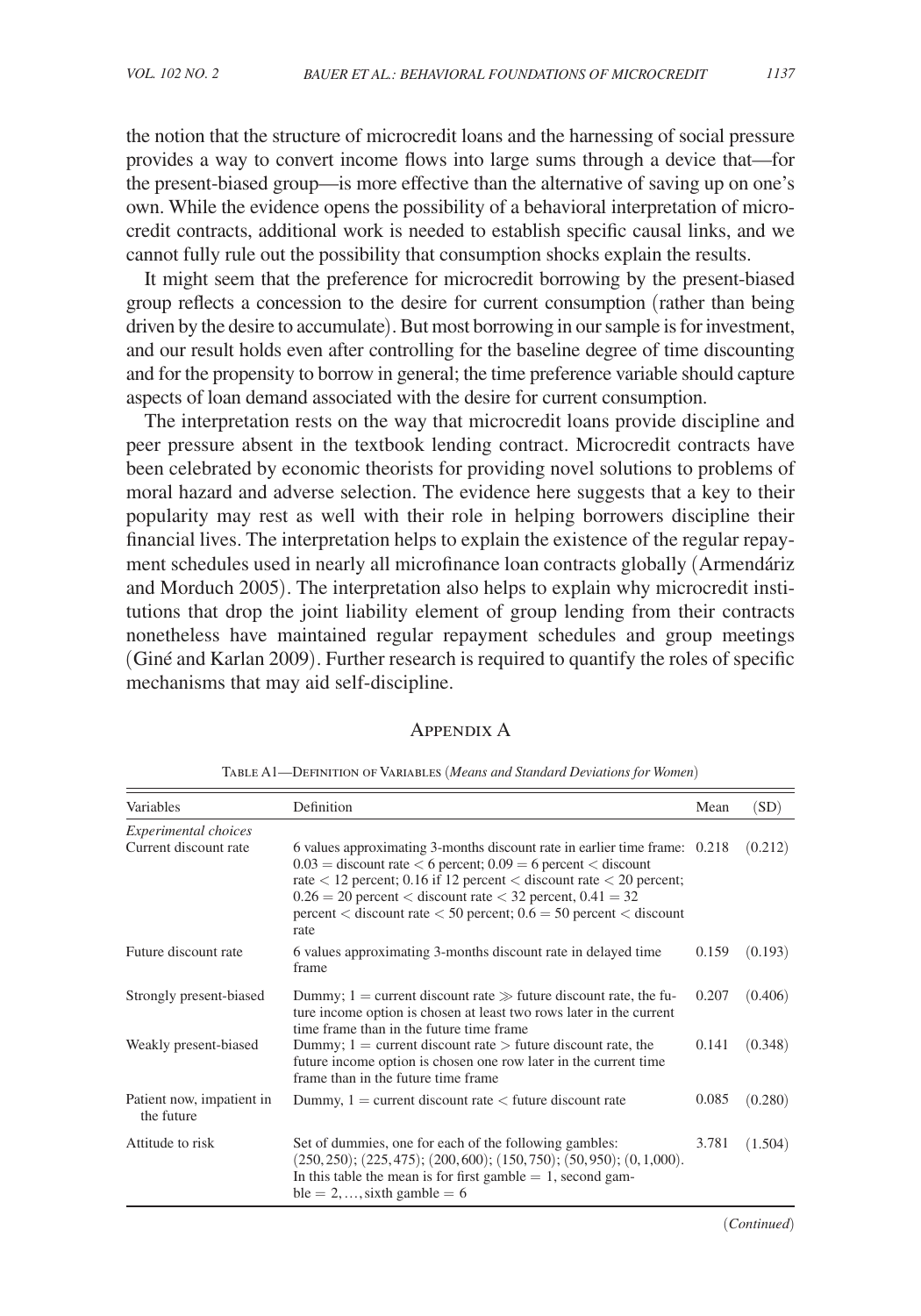<span id="page-20-0"></span>

| Variables                                | Definition                                                                                                                                                                                                                       | Mean     | (SD)     |
|------------------------------------------|----------------------------------------------------------------------------------------------------------------------------------------------------------------------------------------------------------------------------------|----------|----------|
| Financial behavior                       |                                                                                                                                                                                                                                  |          |          |
| SHG participation                        | Dummy; $1 =$ being a member of a self-help group (SHG)                                                                                                                                                                           | 0.652    | (0.477)  |
| SHG borrowing                            | Dummy; $1 =$ has an outstanding loan from SHG                                                                                                                                                                                    | 0.426    | (0.495)  |
| Non-SHG borrowing                        | Dummy; $1 =$ has an outstanding loan from a bank or a<br>moneylender                                                                                                                                                             | 0.281    | (0.451)  |
| Delayed repayment of<br>outstanding loan | Dummy; $1 = \text{being delayed on repayment of the outstanding loan}$<br>for at least one installment                                                                                                                           | 0.677    | (0.469)  |
| Total savings                            | Rs. th. (savings in bank $+$ savings in post office $+$ SHG monthly<br>contribution $\times$ average length of participation + home savings)                                                                                     | 2.016    | (2.736)  |
| Savings in bank                          | Rs. th.                                                                                                                                                                                                                          | 0.711    | (1.549)  |
| Savings in post office                   | Rs. th.                                                                                                                                                                                                                          | 0.372    | (1.596)  |
| Home savings                             | Rs. th.                                                                                                                                                                                                                          | 0.307    | (0.853)  |
| SHG savings                              | Rs. th. (SHG monthly contribution $\times$ average length of<br>participation)                                                                                                                                                   | 0.626    | (0.591)  |
| Share of home saving                     | Home savings/Total savings (percent, only those who save)                                                                                                                                                                        | 0.191    | (0.303)  |
| Socioeconomic characteristics            |                                                                                                                                                                                                                                  |          |          |
| Age                                      | Age in years                                                                                                                                                                                                                     | 35.496   | (11.274) |
| Education                                | Years of schooling completed                                                                                                                                                                                                     | 3.496    | (4.051)  |
| Married                                  | Dummy; $1 =$ married; $0 =$ single or widow                                                                                                                                                                                      | 0.777    | (0.417)  |
| Household head                           | Dummy; $1 =$ household head                                                                                                                                                                                                      | 0.107    | (0.310)  |
| Wealth index                             | An index calculated by principal component analyses from ques-<br>tions on type of house, electricity connection, land ownership, and<br>dummies for possession of 14 types of household equipment                               | $-0.080$ | (1.821)  |
| Relative income                          | Dummy; $1 =$ if income in June $\lt$ income in September                                                                                                                                                                         | 0.504    | (0.501)  |
| Farmer                                   | Dummy: $1 = \text{farrmer}$                                                                                                                                                                                                      | 0.664    | (0.473)  |
| Negative shock from<br>harvest           | Dummy; $1 =$ bad harvest reported as the major negative shock in<br>the past five years                                                                                                                                          | 0.370    | (0.484)  |
| Position in the family                   | Index calculated by principal component analyses from seven<br>questions on decision-making and five questions on wife's beating.<br>Minimum of the index is set to zero. The higher the index value,<br>the better the position | 3.617    | (1.887)  |

Table A1—Definition of Variables (*Means and Standard Deviations for Women*) (*continued*)

### **REFERENCES**

**Ainslie, George W.** 1992. *Picoeconomics: The Strategic Interaction of Successive Motivational States Within the Person.* Cambridge, UK: Cambridge University Press.

- **Ameriks, John, Andrew Caplin, John Leahy, and Tom Tyler.** 2007. "Measuring Self-Control Problems." *American Economic Review* 97 (3): 966–72.
- **Andersen, Steffen, Glenn W. Harrison, Morten I. Lau, and E. Elisabet Rutstrom.** 2008. "Eliciting Risk and Time Preferences." *Econometrica* 76 (3): 583–618.
- **Anderson, Siwan, and Jean-Marie Baland.** 2002. "The Economics of Roscas and Intrahousehold Resource Allocation." *Quarterly Journal of Economics* 117 (3): 963–95.
- **Armendáriz de Aghion, Beatriz, and Jonathan Morduch.** 2005. *The Economics of Microfinance*. Cambridge, MA: MIT Press.

**Ashraf, Nava, Dean Karlan, and Wesley Yin.** 2006. "Tying Odysseus to the Mast: Evidence from a Commitment Savings Product in the Philippines." *Quarterly Journal of Economics* 121 (2): 635–72. **Baland, Jean-Marie, Rohini Somanathan, and Lore Vandewalle.** 2008. "Microfinance Lifespans: A

Study of Attrition and Exclusion in Self-Help Groups in India." *India Policy Forum* 4: 159–210.

- **Basu, Karna.** 2008. "A Behavioral Model of Simultaneous Borrowing and Saving." [http://urban.hunter.](http://urban.hunter.cuny.edu/~basu/research.htm) [cuny.edu/~basu/research.htm](http://urban.hunter.cuny.edu/~basu/research.htm) (accessed January 27, 2012).
- **Bauer, Michal, and Julie Chytilová.** 2010. "The Impact of Education on Subjective Discount Rate in Ugandan Villages." *Economic Development and Cultural Change* 58 (4): 643–69.